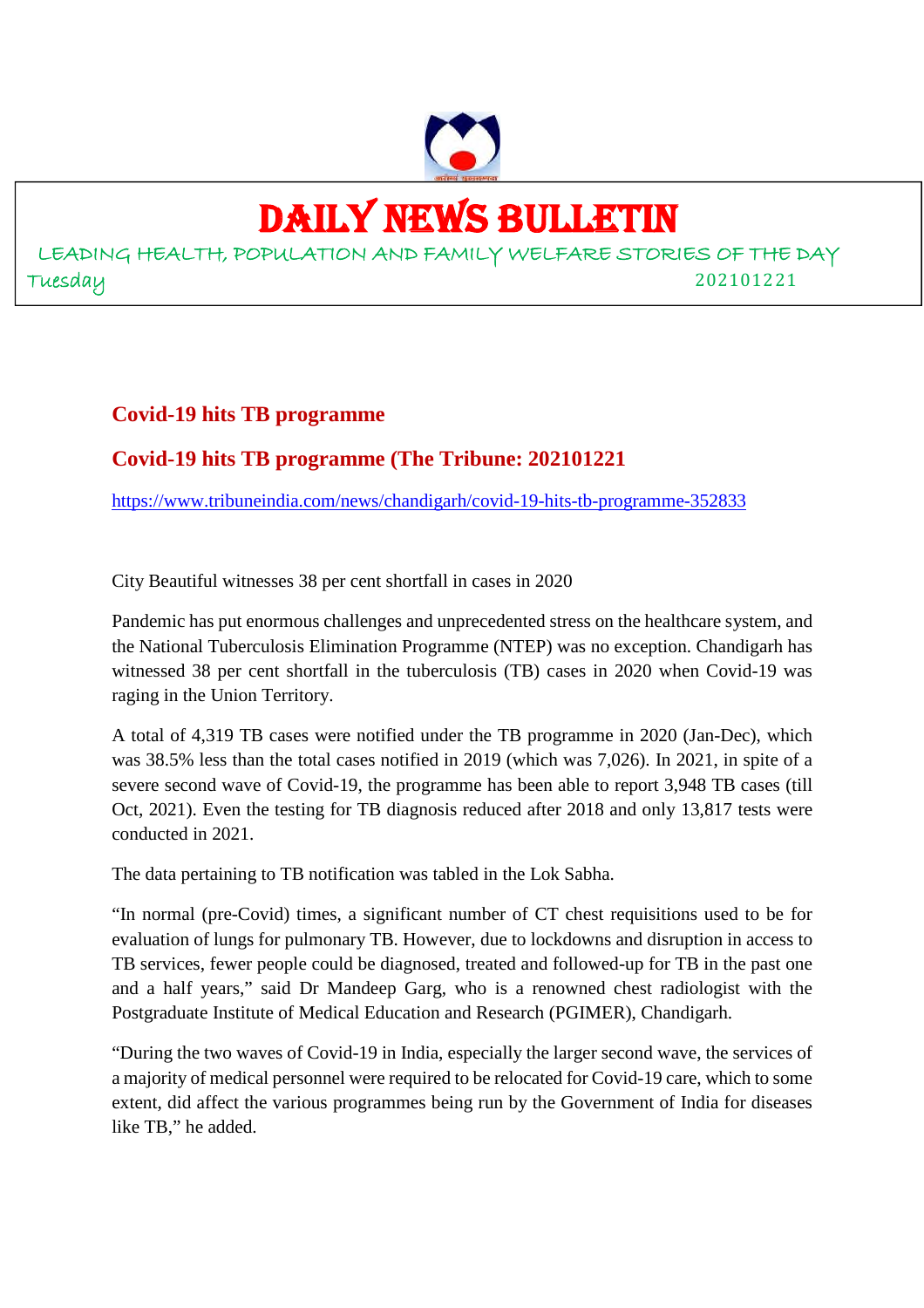Prof Digambar Behra, formerly associated with Department of Pulmonary Medicine, PGI, said, "The National Tuberculosis Elimination Programme has been badly affected due to Covid-19 as all health facilities were closed for a long time and patients were devoid of the access to health system. All resources and manpower were directed to Covid care. This has been the biggest setback to this programme as we have again reached from where we started in 2016. Earlier, there was an increasing trend in TB case notification every year. Many patients also did not report to hospitals even if they had symptoms because they feared Covid."

Prof Behra said, "We need proactive TB case finding approach, particularly into the vulnerable groups like slum dwellers and those with comorbidities. Even as the health facilities have now opened, the notification hasn't gone up and the picture is still grim. We have to catch the patients through aggressive testing. Another way is through implementation of bi-directional TB-Covid screening and TB screening/testing for all presumptive cases with influenza like illness (ILI) and severe acute respiratory infections (SARI).'

"We have to recast the TB programme by supplementing more people and reaching out to village heads as well as NGOs," he added.

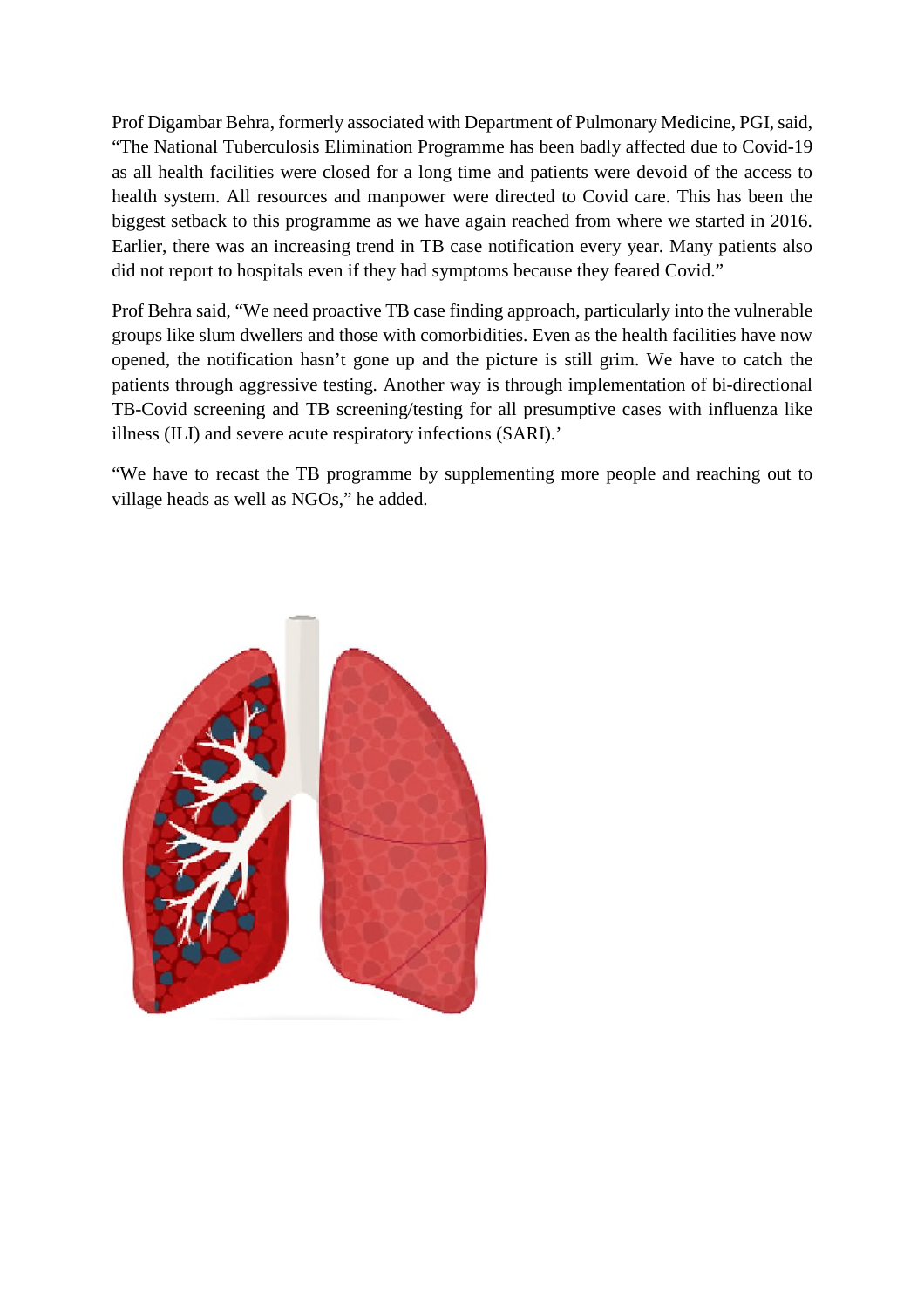# **TB NOTIFICATION IN CITY**

| 2019 | 7,026 |
|------|-------|
| 2020 | 4,319 |
| 2021 | 3,948 |

# **TESTS CONDUCTED IN PUBLIC SECTOR**

| 2018 | 31,135 |
|------|--------|
| 2019 | 24,634 |
| 2020 | 22,598 |
| 2021 | 13,817 |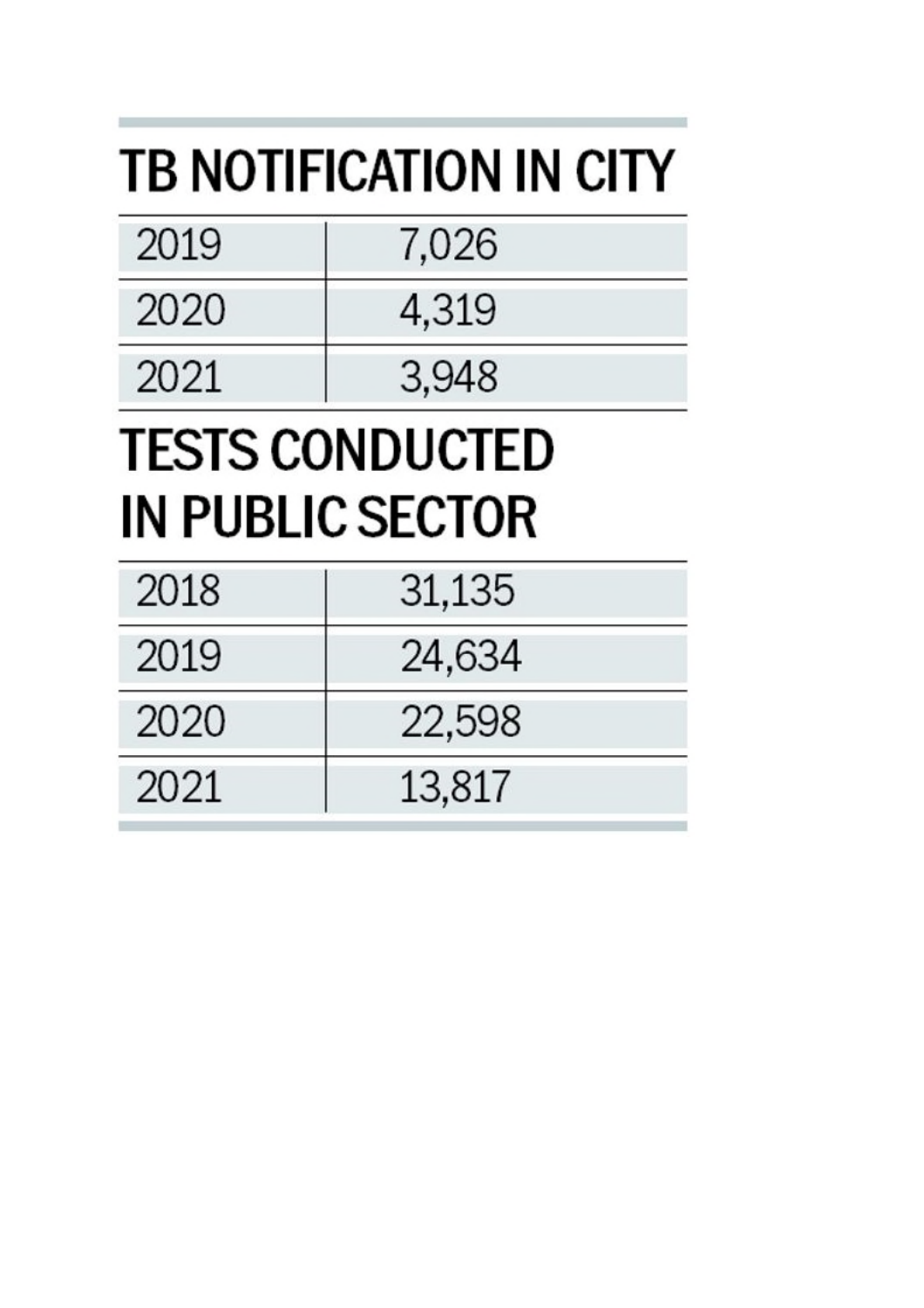#### **Dengue outbreak**

#### **City sees worst dengue outbreak in four years (The Tribune: 202101221)**

https://www.tribuneindia.com/news/chandigarh/city-sees-worst-dengue-outbreak-in-fouryears-352827

#### Cases up fourfold, 3 deaths reported

This year the city witnessed its worst dengue outbreak in the past four years with the UT registering a fourfold increase in cases over the previous years – 1,584 cases against approximately 300 cases every year since 2018.

The city also witnessed three deaths due to dengue this year, whereas no fatalities occurred due to the disease before this since 2015. The outbreak this year was attributed to the region recording a delayed withdrawal of the south-west monsoon – the second time in four years. Normally, the monsoon withdraws by the end of September. This year, the date extended to October 25.

Experts blame the prolonged rainfall this year for the increased vector population. Dr Suman Singh, Director, Health Services, UT, said, "This year, the prolonged monsoon season became conducive for breeding of mosquitoes causing dengue. Besides, all focus was shifted to the second wave of Covid this year, a possible factor behind the massive outbreak."

"A large number of city residents and public and private institutions were challaned for not keeping their surroundings clean and dengue larvae were detected in their refrigerator trays, pots and tyres," she said.

The UT Health Department has been on its toes to deal with the worst outbreak of all times. As many as 6,81,757 houses were visited by teams of health workers to check the breeding of mosquitoes, while 10,881 notices were issued to city residents who were found flouting norms. As many as 489 challans and 338 show-cause notices were issued to to public institutions. During the survey, dengue larvae were found in 7,620 coolers, 5,398 containers, 707 overhead tanks and 685 tyres.

#### Shortage of beds

This season was also marred with hospitals running out of beds for patients requiring medical intervention. The emergency wards of all three government hospitals were full with dengue patients requiring platelets.

The demand for platelets rose to such an extent that there was a shortage of platelet kits in the market. "There are 300 trolleys at our hospital but all were occupied during the 'dengue season'. We had to tell the patients that we don't have beds and it was almost a Covid-like situation. Patients' families were counselled not to panic. We had also set up a triage in the emergency and preference was given to patients who had a low platelet count."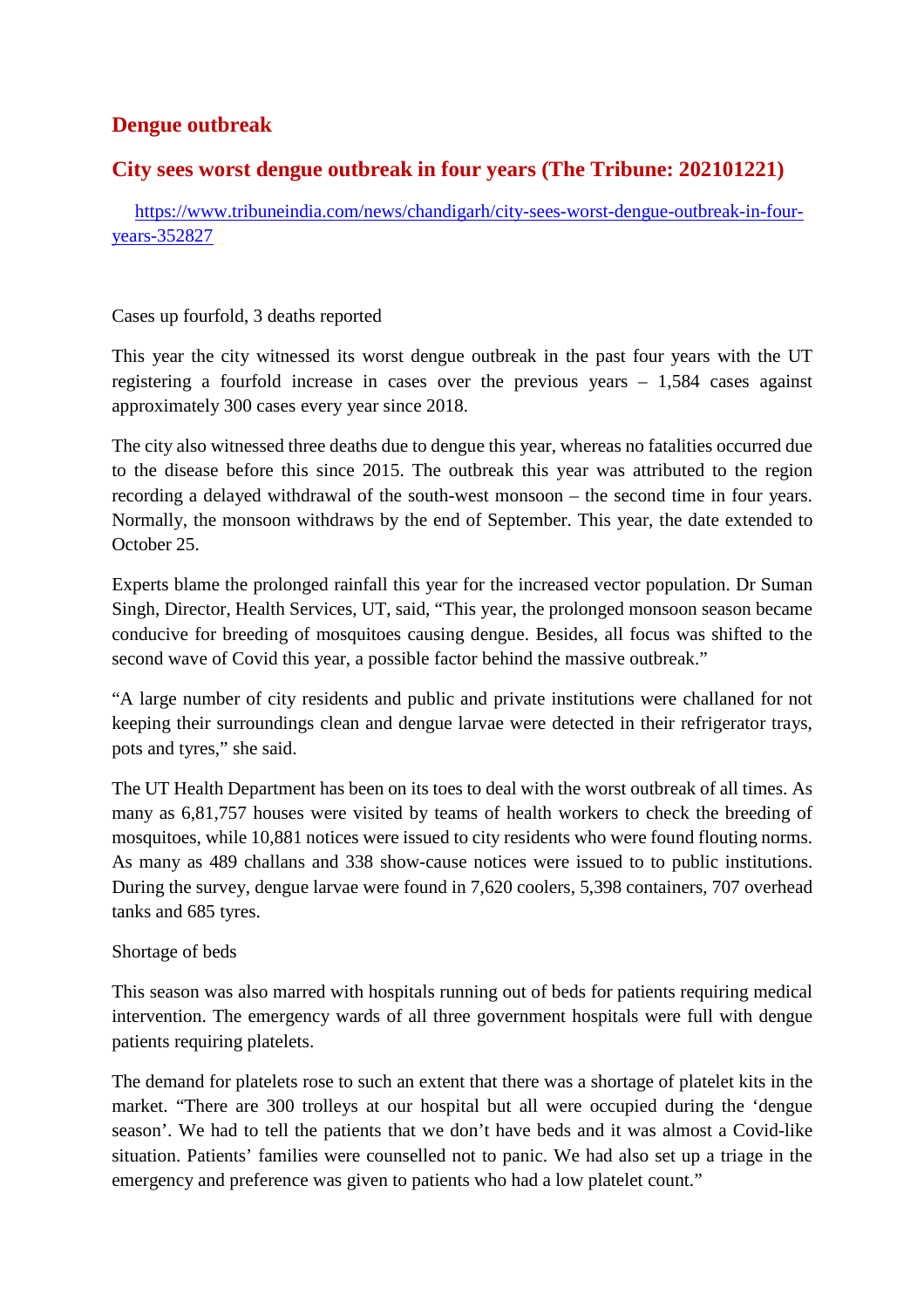

#### **Job vacancies**

#### **Canada's job vacancies hit record high (The Tribune: 202101221)**

https://www.tribuneindia.com/news/diaspora/canadas-job-vacancies-hit-record-high-352903

The record-high job vacancies coincide with growth in overall employment and falling unemployment due to the impacts of the Covid pandemic

The number of job vacancies in Canada has hit a record of 912,600 in the third quarter of 2021, according to official data.

The record-high job vacancies coincided with growth in overall employment and falling unemployment due to the impacts of the Covid pandemic, Xinhua news agency quoted Statistics Canada as saying on Monday.

Statistics Canada's data shed light on some of the factors behind the monthly job vacancy data released previously, including sectoral and regional differences in unmet labour demand,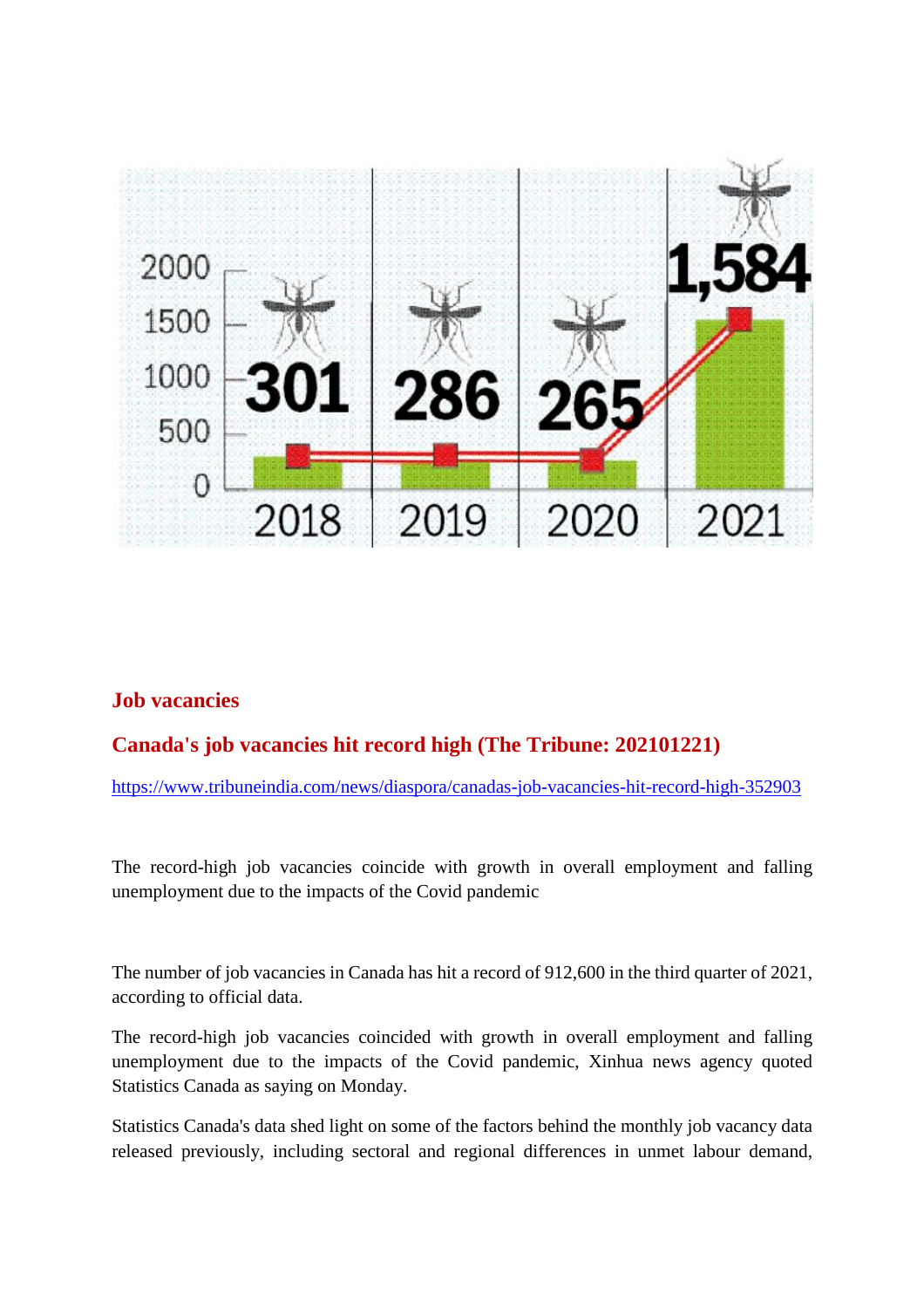changes in the occupation and skills profile of vacancies, and recent trends in the wages offered by employers.

Across all sectors, the total number of job vacancies was 349,700 more than that in the corresponding period of 2019.

Compared with the same period two years earlier, job vacancies were up in all provinces of Canada in the third quarter of 2021.

Job vacancies increased between the third quarter of 2019 and the third quarter of 2021 in 18 of the 20 major industrial sectors.

Agriculture, forestry, fishing and hunting, and real estate and rental and leasing were the only sectors where vacancies were not up in the third quarter of 2021 compared with the same period two years earlier.

Five sectors - health care, construction, accommodation and food, retail trade and manufacturing - were driving the growth in job vacancies.

Increases in job vacancies can signal a number of changes in labour market conditions existing in different sectors and regions.

Vacancies increased more in low-wage occupations than in high-wage occupations between the third quarter of 2019 and the third quarter of 2021.

In the third quarter of 2019, 20 per cent of occupations with the lowest average wages accounted for 35 per cent of employees and 48.9 per cent of job vacancies.

In the third quarter of 2021, these same occupations represented 32.3 per cent of employees and 50.9 per cent of vacancies.

In contrast, the 20 per cent of occupations with the highest average wages represented 9.4 per cent of vacancies in the third quarter of 2021, down 1.1 percentage points from the same period two years earlier. IANS

#### **Booster shots**

**Delhi asks for booster shots, to sequence all +ve samples (Hindustan Times: 202101221)**

**https://epaper.hindustantimes.com/Home/ArticleView**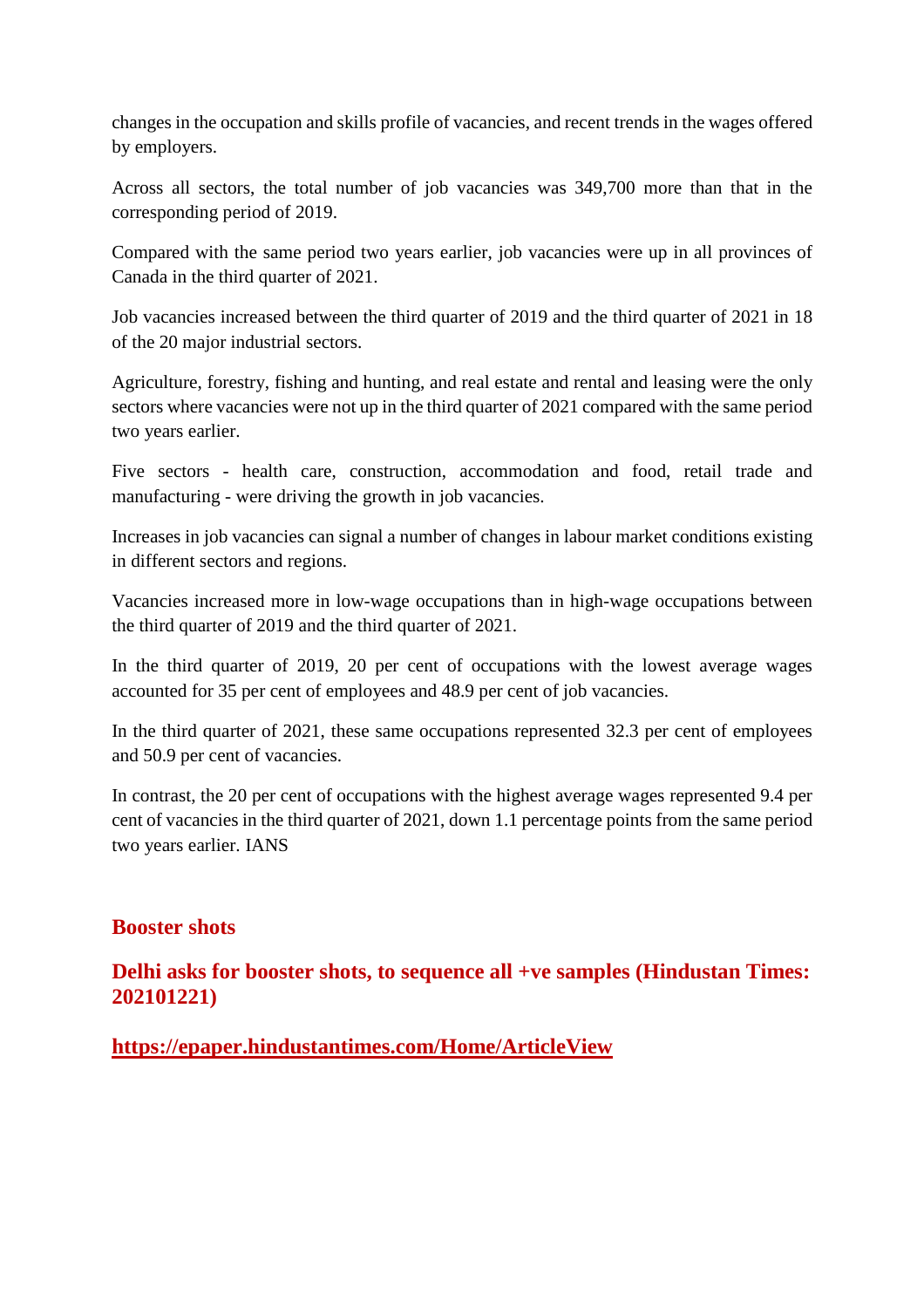

The Delhi government on Monday urged the Centre to allow booster doses of the Covid-19 vaccine starting with health care workers, and said the state will send all positive Covid-19 samples for genome sequencing with immediate effect in order to track the spread of the Omicron variant of the coronavirus.

The government has also decided to ramp up home isolation arrangements as patients infected with the Covid-19 virus's Omicron variant are likely to have mild symptoms, Delhi chief minister Arvind Kejriwal said, while appealing to people not to panic since the city has enough hospital beds and oxygen supply to tackle the situation even if there is a spike in cases.

He said that the decisions were taken at a meeting of the Delhi Disaster Management Authority (DDMA) on Monday. DDMA is chaired by Lieutenant Governor (LG) Anil Baijal, and Kejriwal is its vice-chairman.

"At the DDMA meeting, we discussed the Omicron variant at length with experts. They say that Omicron spreads very fast, but its symptoms are very mild. It also requires less hospitalisation and chances of death are very low," Kejriwal said. "Keeping that in mind, the DDMA has decided that the focus this time will be on home isolation because the maximum number of people will be treated at home if there is another wave."

Delhi recorded over 100 fresh Covid-19 cases for the first time in nearly six months on Sunday, as authorities added 107 confirmed infections to the tally, with experts urging residents to be cautious. Till Monday afternoon, 35 cases of the Omicron variant were recorded in the Capital.

Data accessed by HT showed that in December, Delhi sent a total of 320 samples to NCDC, ILBS and Lok Nayak Hospital for genome sequencing, of which 11% of the samples came positive for the Omicron variant, 49% were the Delta variant and 40% were others.

On Monday, Delhi recorded 91 fresh Covid-19 cases while the positivity rate in the city touched 0.2% first time since June.

On the decision to conduct genome sequencing on all positive samples, Kejriwal said, "All these days, Covid-19 cases were really low. But yesterday, the number breached 100. To understand which strain these cases are, and to know how many of the new cases are Omicron variant and how many are the Delta or Alpha variants, DDMA has decided to conduct 100% genome sequencing on all samples that come positive."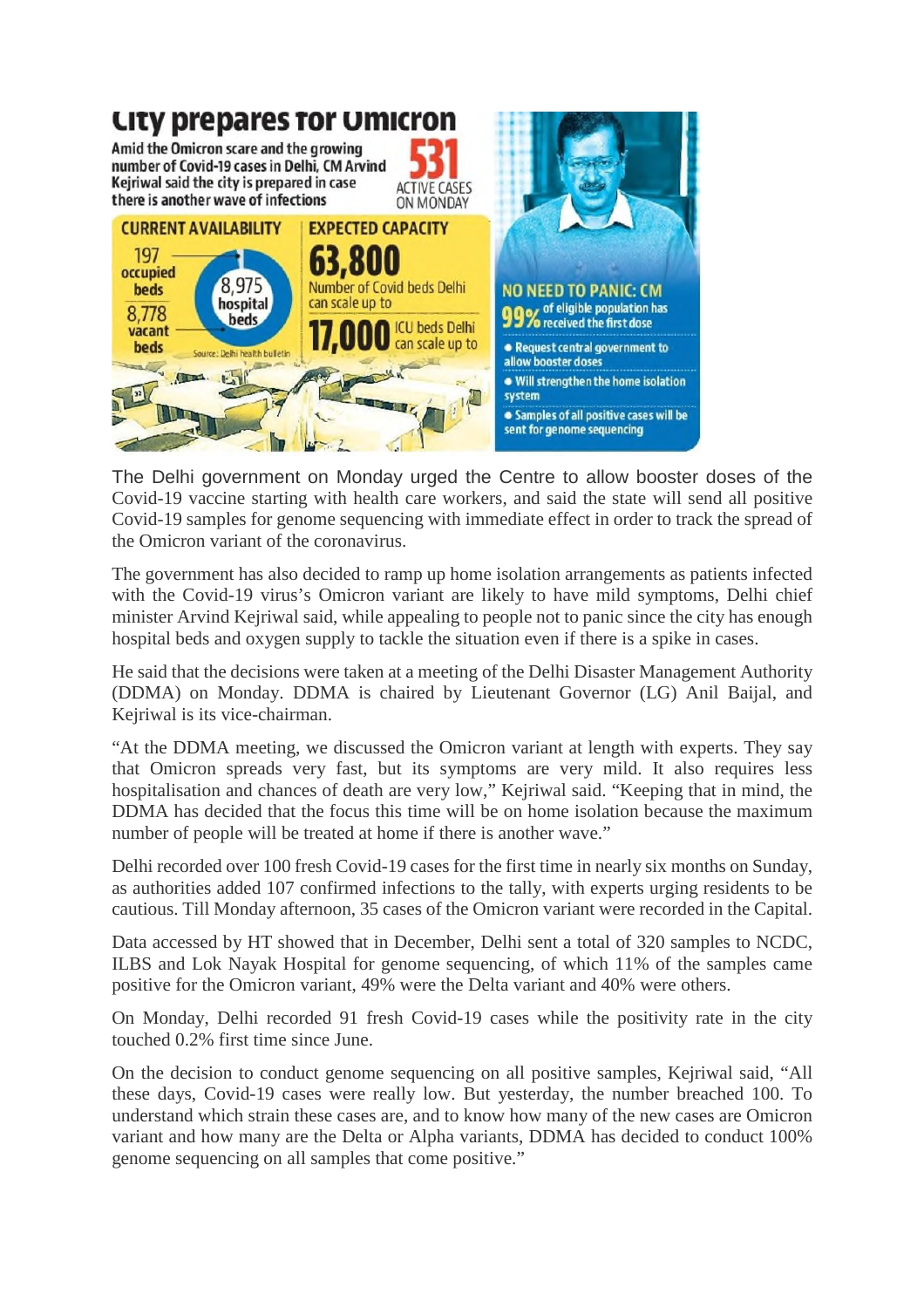Until now, positive samples of only those who arrived in Delhi from at-risk countries, and those coming from other countries but testing positive during random tests at the airport, were being sent for genome sequencing**.** Typically, states send a proportion of the positive samples to INSACOG (Indian SARS-CoV-2 Genomics Consortium) for genome sequencing. Officials in the Delhi health department said that the government has been sending all positive samples for genome sequencing to the labs mentioned earlier.

The Delhi chief minister will chair a meeting on Thursday to take stock of the management of home isolation in the Capital. The city recorded one Covid-19 death according to Sunday's bulletin, the first fatality in 11 days, and only the third so far this month. The city recorded seven deaths in the month of November, and four in October.

Kejriwal said the Delhi government has made all arrangements for hospital beds, medicines, and oxygen supplies in case there is another wave.

"About 30,000 Covid-19 beds are ready in Delhi, with 100 beds per ward to be arranged as and when required on a two-week notice taking the total bed capacity of Delhi to over 64,000 beds. Additionally, 6,800 ICUs will also be ready soon. Medicine stocks are currently being added. The Delhi Government has issued a Covid helpline number – 1031, to help Covid patients during any problem. This helpline number works 24x7," a senior government official said.

The city endured a punishing fourth wave of Covid-19 infections between April and May that left health infrastructure overrun, overwhelmed medical workers, and led to crematoriums running out of space. Over 760,000 people were infected in that period, while over 13,000 died of the infection between April and May alone. Cases in the city begin to peter out towards the middle of May on the back of a lockdown, which the state government imposed from April 19 onwards.

Since then, the Delhi Government is also focusing on increasing manpower for Covid management. For this, it has given special training in Covid management to medical students, nurses and paramedical staff along with specialist doctors. They have been given training in oxygen therapy, Covid management, paediatric ward Covid management and so on.

"In addition, the Delhi government has also roped in 5,000 health assistants who have been given basic training in nursing, paramedics, home care, blood pressure measurement, vaccination etc," the government said in a statement.

As of Monday, Delhi had about 28,247 Covid-19 beds, including 2,791 ICU beds, of which only 521 were occupied.

Kejriwal also requested people to continue wearing masks, follow social distancing norms, and other safety measures.

He said Delhi has so far has administered the first dose of a Covid-19 vaccine on 99% people, while 70% people have received two doses. "I request the Centre to allow booster doses for health care workers, followed by those who have received two doses," he said.

Dr Lalit Kant, former head of epidemiology and communicable diseases division at the Indian Council of Medical Research, said the Omicron variant can infect even those who are fully vaccinated. "That is why people need to strictly keep wearing masks. Omicron's rate of replication, 70 times faster than its predecessor. So, even if this variant causes mild infection, it should be taken very seriously because it spreads much faster," he said.

Last week, the Union health ministry advised people to avoid non-essential travel and keep New Year celebrations low-key. "As the Omicron variant is spreading very fast across Europe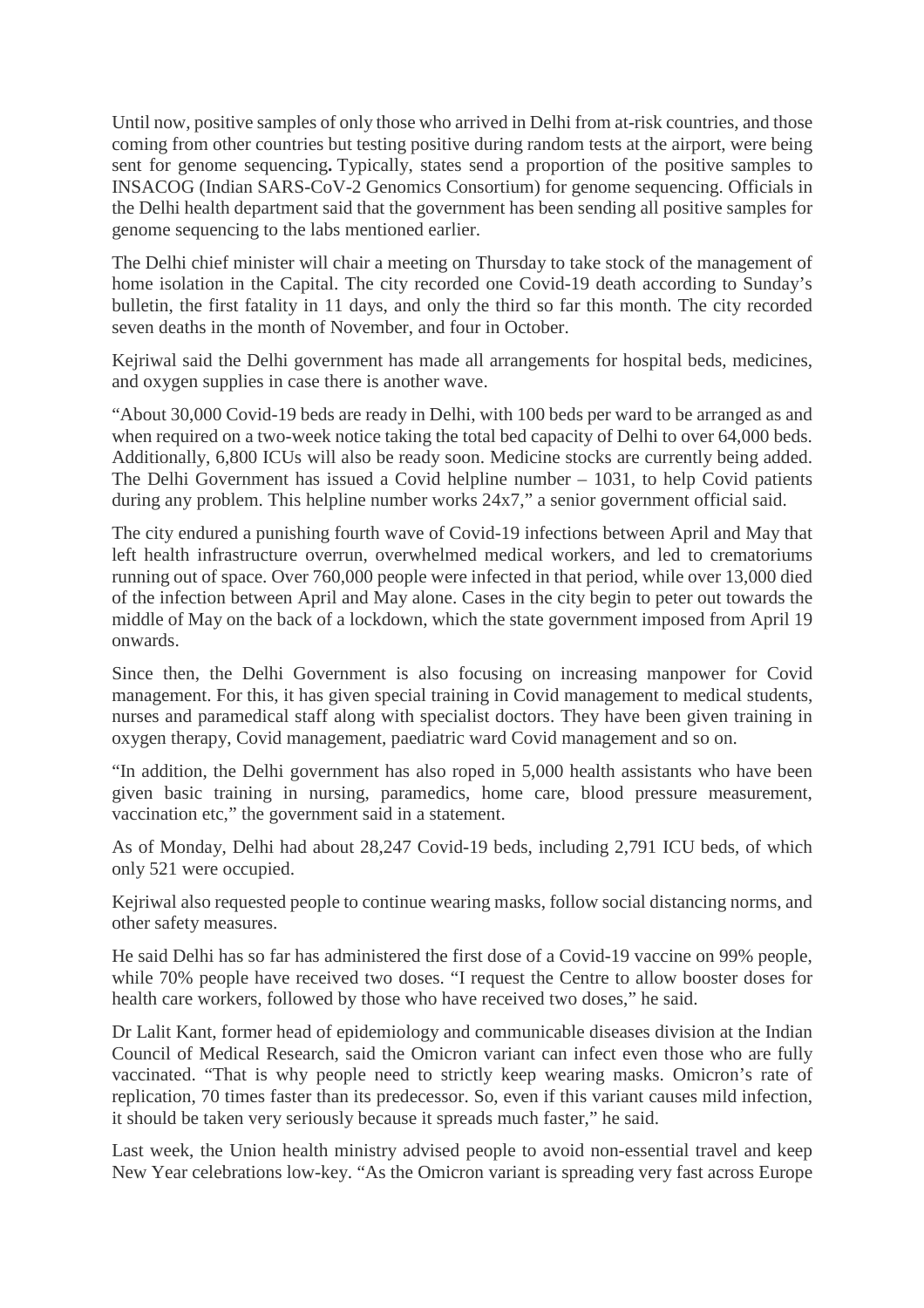and most parts of the world, there is a need to avoid non-essential travel and mass gatherings and keep festivities low-key," ICMR Director-General Dr Balram Bhargava said.

The total cases of the Omicron variant in India increased to 170 on Monday, with five new infections reported from Karnataka, four each from Kerala and Delhi, and one from Gujarat.

#### **Omicron (The Asian Age: 202101221)**

http://onlineepaper.asianage.com/articledetailpage.aspx?id=16047130

### • All Covid-positive samples to be sent for genome sequencing: Kejriwal 6 more Omicron cases in Delhi, total 28

#### AGE CORRESPONDENT<br>NEW DELHI, DEC. 20

Amid Omicron threat, Delhi chief minister<br>Arvind Kejriwal on<br>Monday said all new posi-Arvind Kejrival in Carry Monday said all new positive cases of coronavirus being reported in the case of coronavirus will be seen for general appears appeared a population of the mean beach of the mean beach that be healt

view of the Omicron variants<br>
"For the last few days, Covid J9 cases have been<br>
increasing in the city On<br>
Sunday, it was over 100, We<br>
don't know what type of<br>
Covid cases are these, non-<br>
mal or the Omicron variants

ant. So, to ascertain this, we have now decided to send the samples of all the positive cases for genome sequencing,"  $Mr$  Kejriwal

positive cases for genome<br>sequencing," Mr Kejriwal<br>sequencing," Mr Kejriwal<br>and.<br>The Delhi CM further said that as the national computed that as the maximum<br>den spike in the number of<br>cases and 26 parelis of the number of

deaths while the positivity<br>rate increased to 0,20 per



28 patients of **Omicron have been** found till now, the<br>Centre should allow providing booster<br>doses to people - Arvind



cent, according to data shared by the city health<br>department. With this, the number of Covid cases in Delhi has<br>reached 14,42,288. Over recorded 14,42,288. Over recorder and<br> $14.16$ iakh patients have recordered from the d the builder stated. The<br>mumber of deaths due to<br>Covid-19 stands at 25,101, it<br>said. A total of 46,193 Covid<br>tests, including 43,971 RT-<br>PCR tests, were conducted<br>the previous day. the previous day

Several schools in city reopen for Classes 6 to 12, some to open Jan. 3

#### AGE CORRESPONDENT<br>NEW DELHI, DEC. 20

NEW DELHI, DEC. 20<br>
NEW DELHI, DEC. 20<br>
Several private schools in the national capital<br>
respected on Monday after<br>
reoperad on Monday after<br>
reoperad on Monday after<br>
being closed due to high<br>
reoperad on Monday after<br>
be

EARLIER THIS month,<br>the CAQM had directed<br>schools, colleges, and edu-<br>cational institutions in the **National Capital Region** (NCR) to remain closed,<br>allowing only online mode of education, except for or equcation, except for<br>the purpose of examina-<br>tions and laboratory practi-

cals With all Covid-19 protocols and SOPs in place. classes have resumed, said classes have resumed, said<br>Ritu Mehta, principal of<br>Apeejay School in<br>Panchsheel Park. "Our top priority remains to keep our<br>students safe," she said.

Apeelay School in Panchsheel Park.<br>"Our top priority remains to keep our students safe. The overall buzz in the campus is an indication of the new normal," Ms Mehta added.<br>Imagin The principal of another top school, who di top school, who did not<br>wish to be identified, said,

**OPEN Jan. 3**<br>
We have decided to reopen our school from<br>
rangemour school from<br>
rannuary 3 since not many<br>
parents were willing to<br>
smany 3 since not many<br>
parents were willing the<br>
small their wards consider-<br>
from the

the purpose of examinations and laboratory practicals.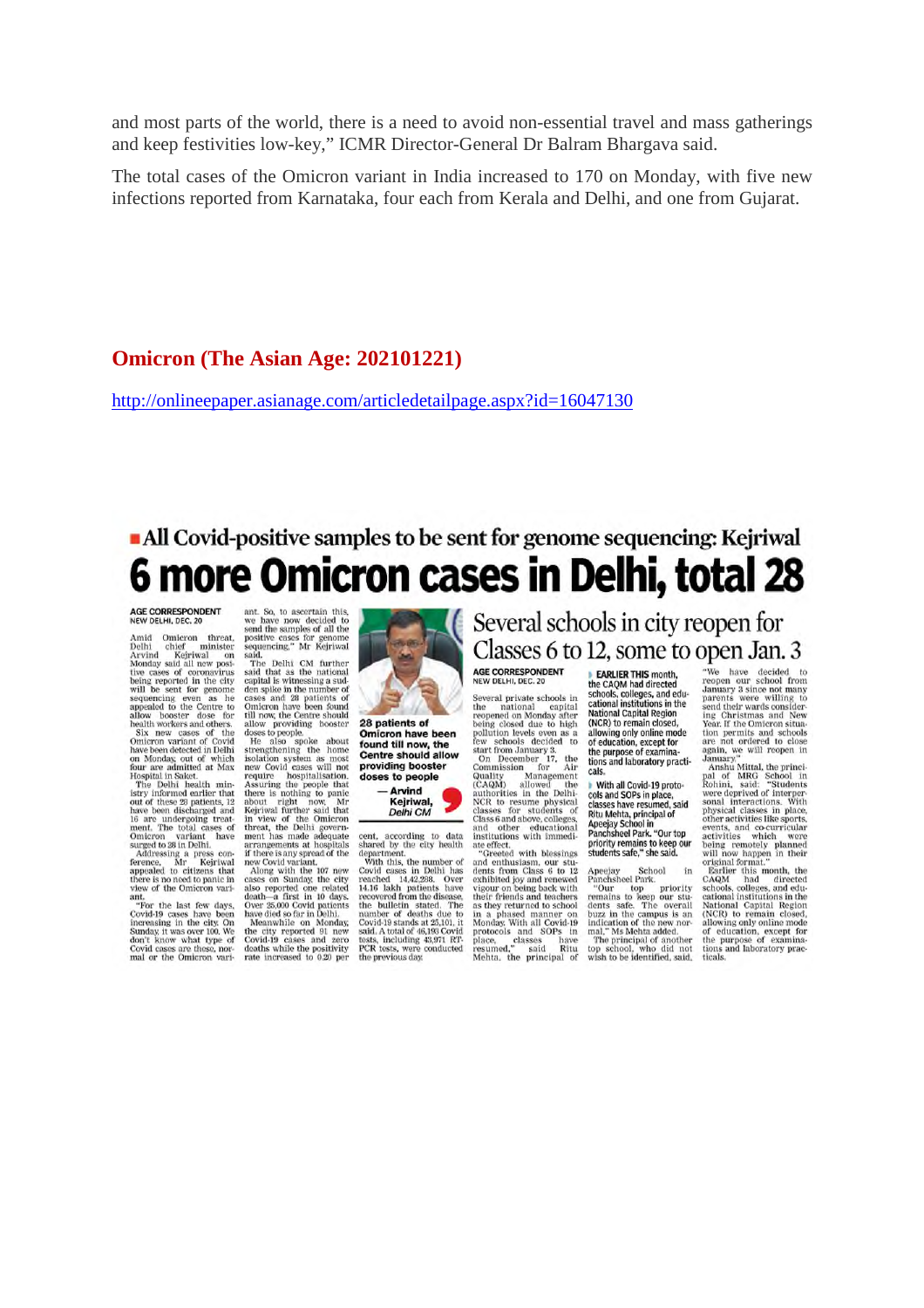#### **Girl Marriage Age**

#### **Raising marriage age won't lead to women's empowerment (The Indian Express: 202101221)**

https://indianexpress.com/article/opinion/columns/raising-legal-age-of-marriage-to-21 women-empowerment-7682640/

⬤ Mary E John writes: That can only happen through affordable education, meaningful and decent employment opportunities.

Those who think that raising the age at marriage will have beneficial effects on women's status are often relying on statistics that seem to support this view.

The announcement of a cabinet decision to raise the age at marriage for women from 18 to 21 years marks the fruition of a plan that was first revealed almost two years ago when a Task Force was set up for the purpose.

The Task Force engaged with a host of civil society organisations — child rights groups, women's organisations and the youth — as well as researchers like myself. I shared this experience with readers of The Indian Express ('Taking the easy way out', IE, July 31, 2020). My role in the deliberations was to explain the relative significance of the age of marriage (and consequently of motherhood) in relation to the issues that concerned the Task Force maternal mortality rates, fertility levels, nutrition of mother and child, sex ratios, and, on a different register, education and employment opportunities for women. My argument then was that the age at marriage had little impact on these concerns, whereas other factors — such as poverty and health services — were far more effective as levers for improving women's and children's health and nutritional status.

Amita Pitre writes |Under-age marriage: Policing no answer

Those who think that raising the age at marriage will have beneficial effects on women's status are often relying on statistics that seem to support this view. However, this apparent association is a mirage — it puts the statistical cart before the horse of social realities. If women who marry at higher ages seem to have better health and nutrition indicators, this is not caused by their marrying later than others — it is because women from better-off groups tend to marry at higher ages. Conversely, the health indicators of poorer women do not change just because they marry at a higher age. An illustration of this truth is found in the National Family Health Survey (IV) data, which show that levels of anaemia — which is the highest cause of maternal mortality in India and one of our worst statistics — show no change even at ages of marriage up to 25 years, once we control for other factors.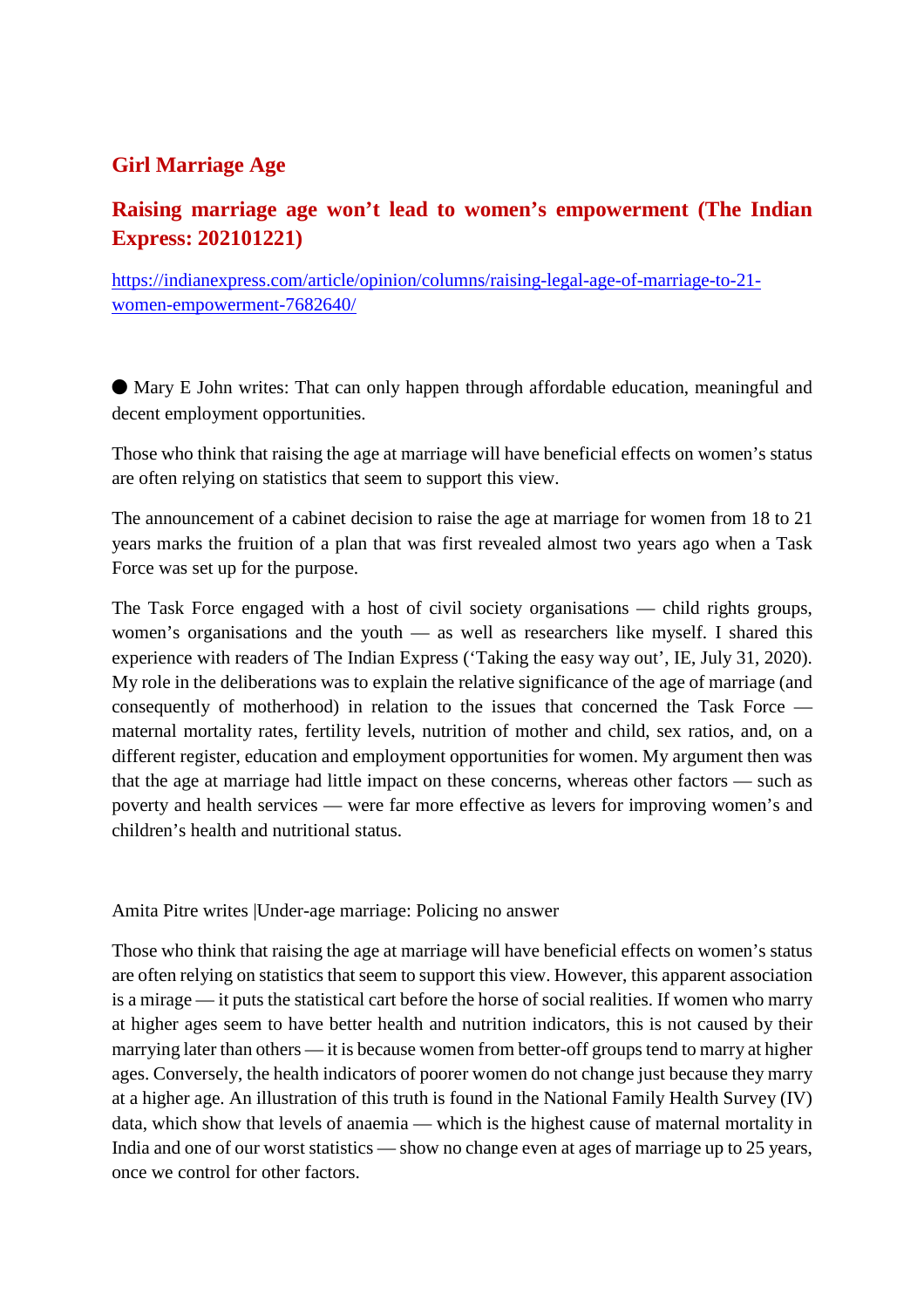While the Task Force is reported to have explicitly denied that their recommendation was motivated by the need for population control, the Indian government has long been active on this front. Population control was at the heart of the 1978 amendment to the Sarda Act of 1929. Moreover, reducing fertility rates globally by banning marriage before the age of 18 years is very much on the agenda of international agencies to this very day. A major multi-country study undertaken by the World Bank in 2017 estimated that "savings" of no less than \$5 trillion would accrue if marriage before the age of 18 was eliminated. But such savings would be mostly due to reductions in fertility and consequent reductions in public health investments due to fewer births. The same study saw no significant gains from raised age of marriage for women's decision making, for lowering the levels of violence they face, or helping them find employment

Globally, the age of 18 is widely regarded as the age of adulthood. It is also viewed as an upper limit in terms of the physical and reproductive maturity of women, as well as the age of majority by child rights conventions to which India is a signatory. Thus, the proposed move will restrict the rights of already adult women, an issue for legal experts to debate. Equally important is the crucial slippage in the arguments made on behalf of the government from the minimum age at marriage to the right age at marriage. The minimum age is obviously a floor, not a standard or desirable norm. Laws are meant to set minimum levels, a threshold for triggering legal or penal action, because of the harm that may be done. Confusing these very different things is disastrous for rational argument.

The question we really need to ask is: How best can we prevent women and girls from marrying too soon – whatever we may mean by "too soon"? Is a legal ban the best way, especially if it does nothing to change the various factors that go into deciding the age at marriage for women of different social strata and communities? Going by the NFHS 4 data (2015-16), more than half — 56 per cent — of women in the age group 20-24 years marry before the age of 21 years, and this too is an underestimate. Should we not pause to think what it means to criminalise the majority of women in an entire generation, since such trends will not change merely by a change in the law?

The problem is that the real reasons that drive empowerment are not being addressed, at least not adequately. We rank among the lowest nations in the world when it comes to women's empowerment. Educational attainments have improved enormously in recent years. But the shocking fact (evident in all major data sets) is that decline in early marriages has been accompanied by a fall in women's employment rates, that persisted even during the 1990s boom. The proportion of women not in paid work increases at higher ages of marriage!

Complex paradoxes like these are the hallmark of our society. They cannot be addressed by a legal fix, particularly one that will be very hard to implement. Instead of criminalising our youth, the government must take concrete steps to really empower women. If they are truly in charge of their own lives — through affordable education, meaningful and decent employment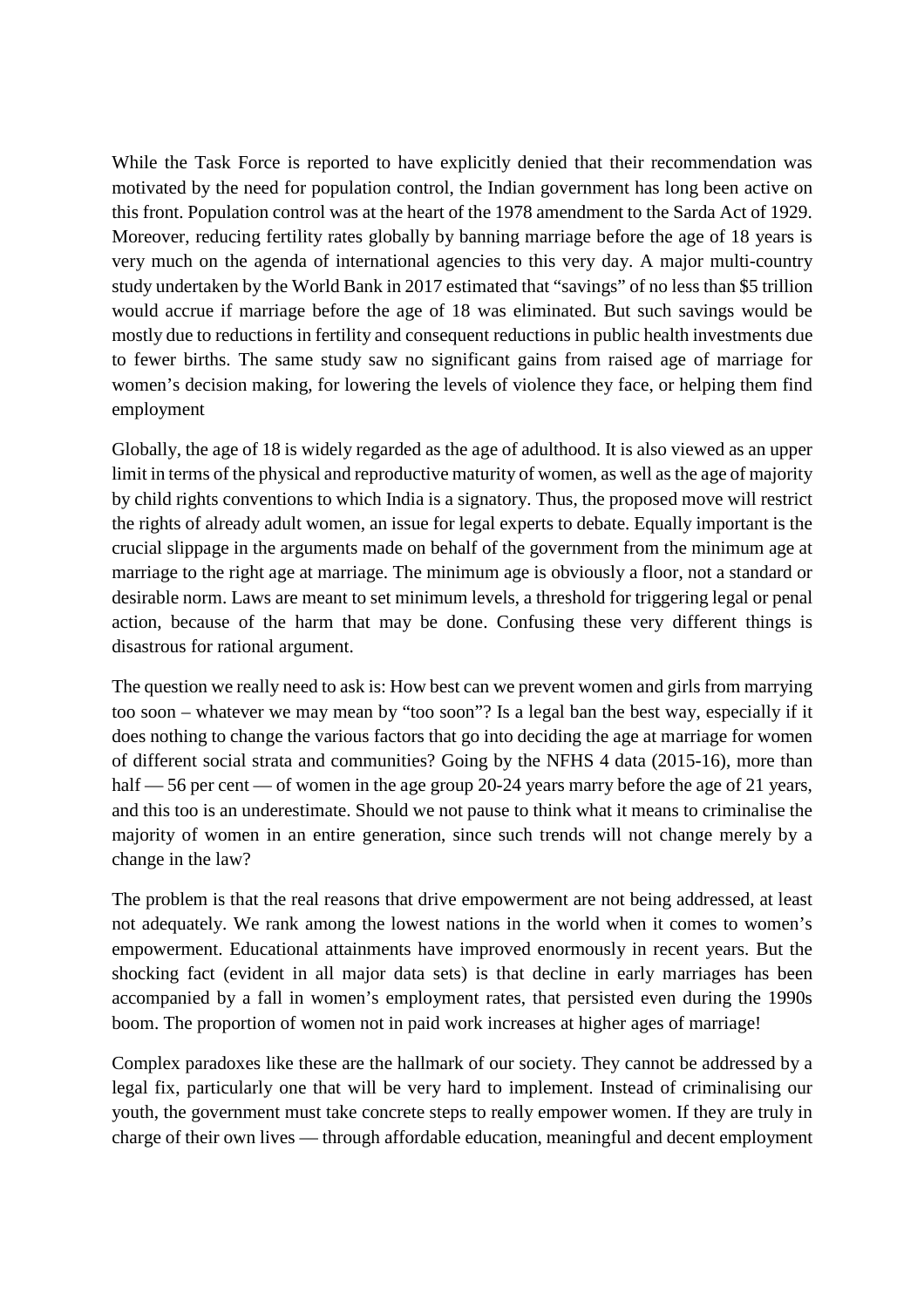opportunities — they will be able to make better decisions about whether, when and whom to marry.

#### **No evidence Omicron has lower severity than Delta variant**

#### **No evidence Omicron has lower severity than Delta variant: UK study (The Indian Express: 202101221)**

https://indianexpress.com/article/lifestyle/health/no-evidence-omicron-has-lower-severitythan-delta-variant-uk-covid19-study-7681571/

"This study provides further evidence of the very substantial extent to which Omicron can evade prior immunity given by both infection or vaccination," said Neil Ferguson, a professor at Imperial College London

omicron vs delta, omicron news, omicron study, covid pandemic, indianexpress, PTIThe research included people identified as having Omicron infection due to an S gene target failure (SGTF), as well as people with genotype data that confirmed Omicron infection. (File)

There is "no evidence" that Omicron has a lower severity than the Delta strain, according to a study in the UK which also found that the new variant of coronavirus largely evades immunity from past infection or two vaccine doses.

The study by researchers from Imperial College London in the UK estimates that the risk of reinfection with the Omicron variant is 5.4 times greater than that of the Delta variant.

This implies that the protection against reinfection by Omicron afforded by past infection may be as low as 19 per cent, the researchers said.

"The study finds no evidence of Omicron having lower severity than Delta, judged by either the proportion of people testing positive who report symptoms, or by the proportion of cases seeking hospital care after infection," the authors of the study said. "However, hospitalisation data remains very limited at this time," they added.

ALSO READ |These 'five distinct symptoms' may help you differentiate Omicron from regular cold

The yet-to-be-published study used data for all PCR-confirmed SARS-CoV-2 cases in England who had taken a COVID-19 test between November 29 and December 11, 2021.

The research included people identified as having Omicron infection due to an S gene target failure (SGTF), as well as people with genotype data that confirmed Omicron infection.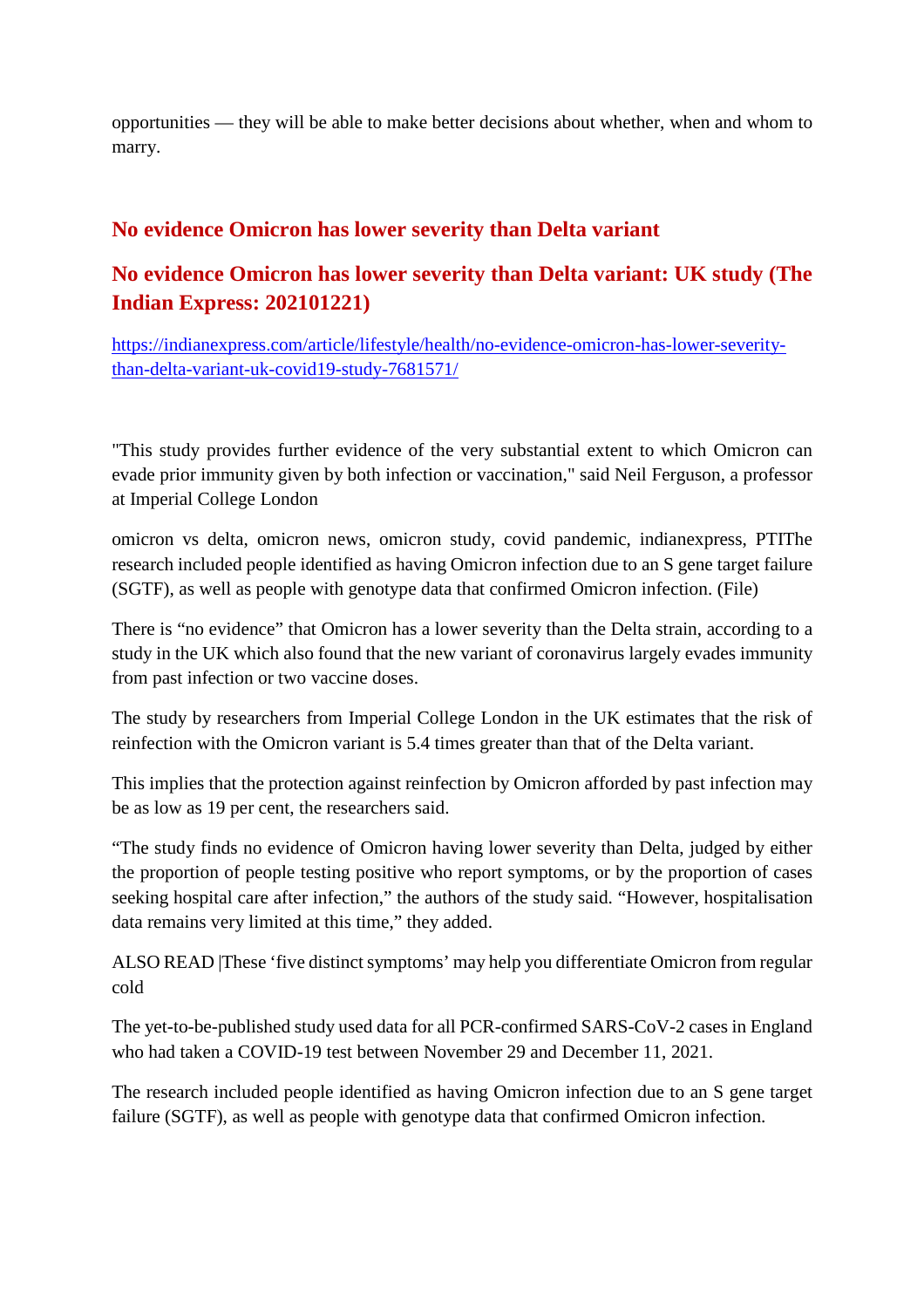Overall, 196,463 people without S gene target failure — those likely to be infected with another variant — and 11,329 cases with it were included in the analysis, as well as 122,063 Delta and 1,846 Omicron cases in the genotype analysis.

The results suggest that the proportion of Omicron among all COVID cases was doubling every two days up to December 11, the researchers said.

They estimate that the reproduction number  $(R)$  — the number of cases directly caused by an infected individual — of Omicron was above 3 over the period studied.

"This study provides further evidence of the very substantial extent to which Omicron can evade prior immunity given by both infection or vaccination," said Neil Ferguson, a professor at Imperial College London.

ALSO READ |Omicron in India: How to deal with anxiety over the new Covid-19 variant

"This level of immune evasion means that Omicron poses a major, imminent threat to public health," Ferguson said in a statement.

Controlling for vaccine status, age, sex, ethnicity, asymptomatic status, region and specimen date, Omicron was associated with a 5.40 fold higher risk of reinfection compared with Delta, the study found.

The reinfection risk estimated in the current study suggests this protection has fallen to 19 per cent against an Omicron infection, according to the researchers.

They found a significantly increased risk of developing a symptomatic Omicron case compared to Delta for those who were two or more weeks past their second vaccine dose, and two or more weeks past their booster dose for AstraZeneca and Pfizer vaccines.

"Depending on the estimates used for vaccine effectiveness against symptomatic infection from the Delta variant, this translates into vaccine effectiveness estimates against symptomatic Omicron infection of between 0 per cent and 20 per cent after two doses, and between 55 per cent and 80 per cent after a booster dose," the researchers added.

#### **Pregnancy**

#### **Do personal care product chemicals influence hormones during pregnancy? Find out (The Indian Express: 202101221)**

https://indianexpress.com/article/lifestyle/health/personal-care-product-chemicals-influencehormones-during-pregnancy-research-7677255/

Personal care and beauty products contain several endocrine-disrupting chemicals like phthalates, parabens, phenols and toxic metals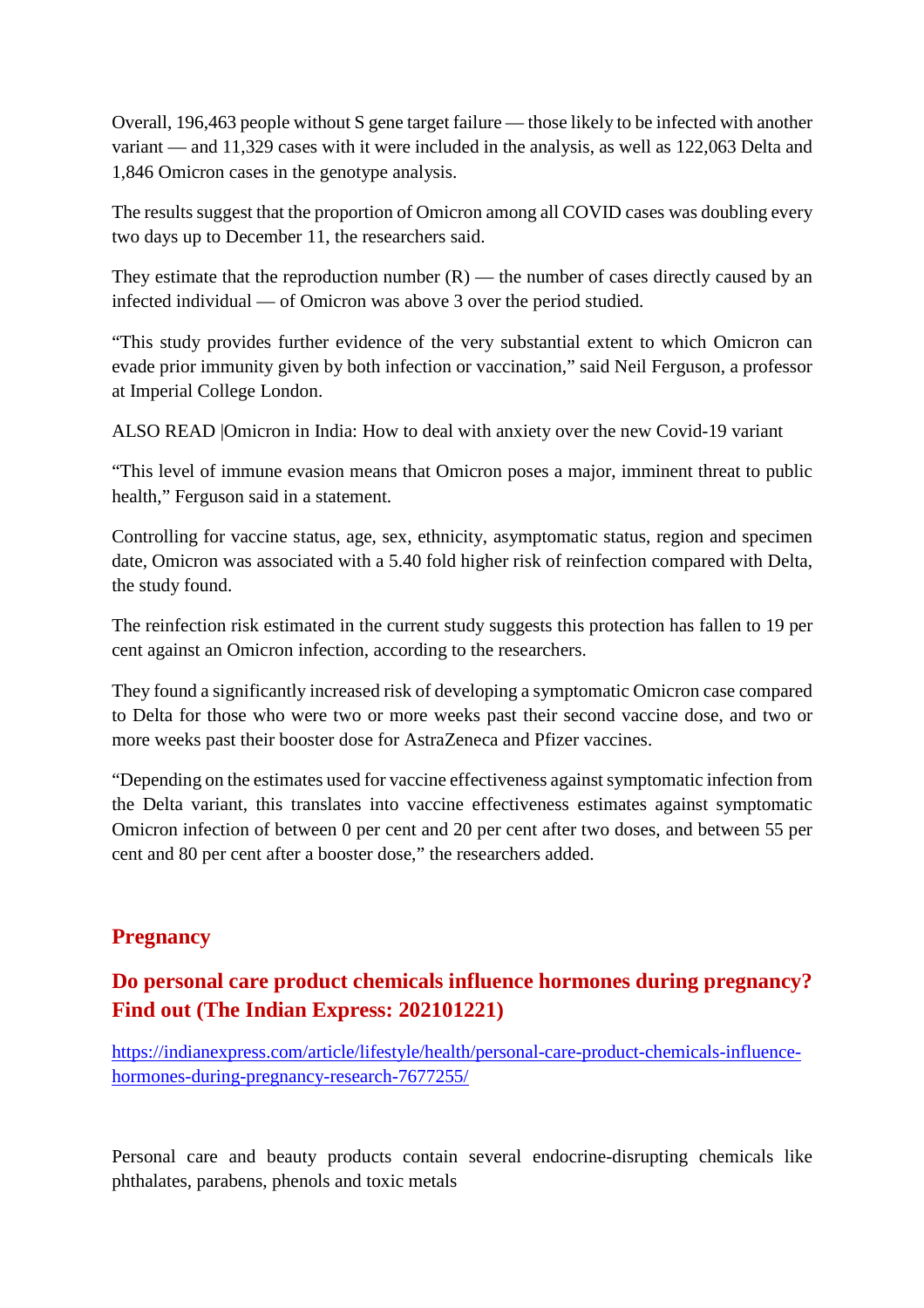pregnancyIt is recommended to use personal care products wisely during pregnancy. (Source: Getty Images/Thinkstock)

The use of certain personal care products during pregnancy may impact maternal hormone levels due to the presence of some harmful chemicals, says a new study by Rutgers University.

Published in the Environmental Research Journal, the study examined the association between personal care product use and the levels of sex steroid hormones, including estrogens and progesterone, and thyroid hormones among pregnant women. Further, it explored how demographic factors impacted the use of certain personal care products.

As per the study, personal care and beauty products contain several endocrine-disrupting chemicals like phthalates, parabens, phenols and toxic metals. Such chemicals interact with hormone systems, influencing synthesis, regulation, transport, metabolism and hormone reception, which are all quite vulnerable during the pregnancy period.

For the study, researchers collected blood samples from 1,070 pregnant women between the age of 18 and 40, enrolled in the Puerto Rico PROTECT Cohort. For the study, participants underwent physical tests and provided details regarding their demographics, occupation, lifestyle and use of personal care products like fragrances, lotions, cosmetics, nail polish, shaving cream, mouthwash, shampoo and other hair care products like bleach, relaxers and mousse.

According to Dr Poonam Aggarwal, senior consultant, obstetrics and gynaecology, Sri Balaji Action Medical Institute, there is no direct association between hormonal changes and personal care products. However, "there are some chemicals found in some products which can affect hormones during pregnancy. Estrogen creams, fluorides (found in some skin whitening creams), heavy metals (found in some beauty products) are some of them," she said.

Excessive use of such chemicals and their chronic effect during pregnancy can be harmful, the expert warned. "It can potentially result in pre-term labour, abortion and abnormal growth of unborn baby," she explained.

Dr Aggarwal suggested to be selective and recommended a "wise use of products as per concerned doctor's consultation".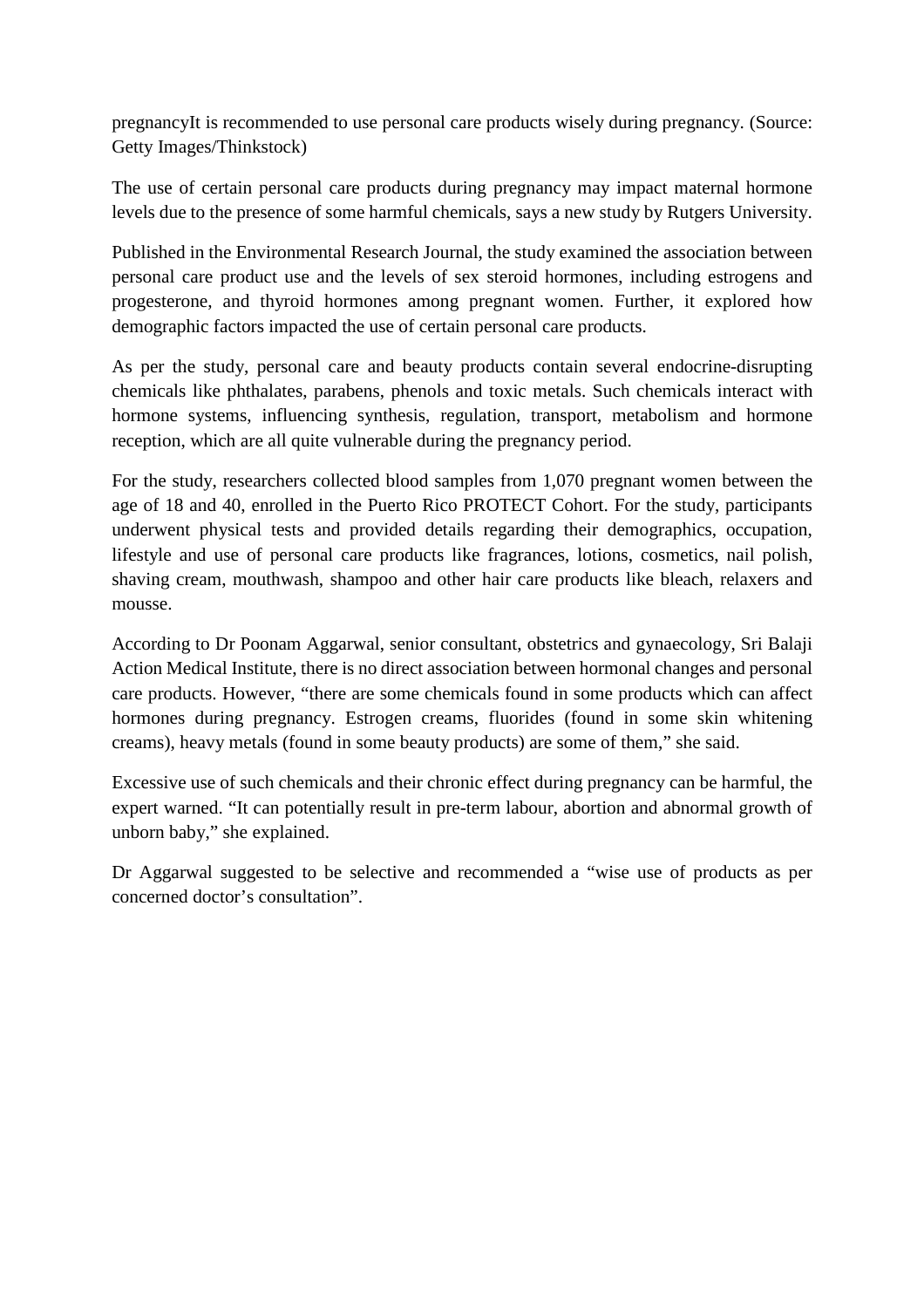#### **Food and Nutrition**

#### **The 5:2 diet: A popular way of intermittent fasting to lose weight (Indian Express: 202101221)**

The 5:2 diet involves eating normally for five days a week without thinking about calories and consuming no more than 500 to 600 calories on the remaining two days.

https://indianexpress.com/article/lifestyle/health/52-diet-popular-way-of-intermittent-fastinglose-weight-healthy-eating-7677441/

Intermittent fasting (IF), what is intermittent fasting, intermittent fasting diet, 5:2 diet, what is 5:2 diet, everything you need to know about 5:2 diet, healthy eating, nutritious meals, healthy food, indian express newsIt's important to eat protein, fiber, and healthy fats throughout your fasting days to ensure optimum nutrition. (Photo: Getty/Thinkstock)

Intermittent fasting (IF) is the latest diet trend being followed by millions of people around the world. Fitness enthusiasts, people trying to lose weight, and those with prediabetes are fond of IF. In my opinion, the craze for this diet may be due to its non-conventional nature.

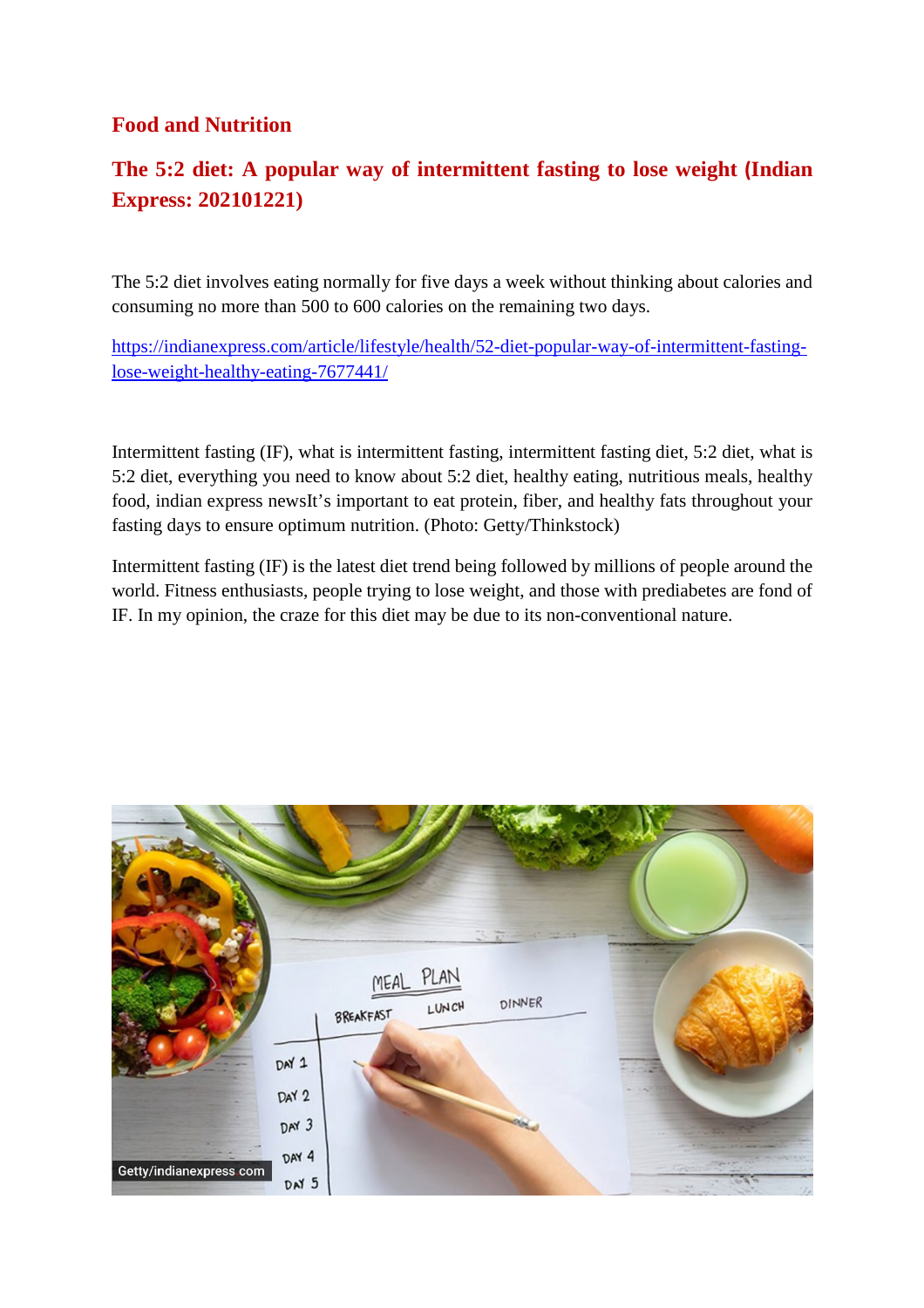#### **COVID-19 vaccines**

#### **Explained | Why are U.S. COVID-19 vaccines still out of reach in India? (The Hindu: 202101221)**

https://www.thehindu.com/sci-tech/health/why-are-us-covid-19-vaccines-still-out-of-reachin-india/article37391554.ece

How is the indemnity clause issue being handled? What are the manufacturers saying? Does this affect the pricing and availability of doses in India?

The story so far: More than six months after the government announced it would fast-track clearances for foreign COVID-19 vaccines to India, the indemnity clause is still holding up the import of all American vaccines to India, including those manufactured by Pfizer, Johnson & Johnson and Moderna. Without specifying a timeline, a senior Health Ministry official said talks are on and that the "indemnity clause is also being discussed."

What is indemnity and why is it needed?

Indemnity is a form of contract. It is not specifically provided for in any law or regulation related to the grant of approval for any new drug or vaccine in the country. If it all any indemnity is to be granted to any company in respect of a particular drug or vaccine, it can only be in the form of an indemnity bond executed on behalf of the government of India, or a clause or set of clauses in any contract that the government may sign with the supplier. There appears to be no precedent for any company getting such indemnity in India for any drug.

Section 124 of the Indian Contract Act, 1872, defines a contract of indemnity as one by which one party promises to save the other from any loss caused to the latter. Once the government of India grants such indemnity to the vaccine manufacturer or importer, it would mean that if a particular vaccine is perceived to have caused death or any lasting damage to a recipient, any claim of compensation arising from it will have to be met by the government, and not by the company. In the event of a court ordering payment, the company will be in a position to recover the amount from the government.

Is the demand for or grant of indemnity a standard practice?

Indemnity is essentially a contractual matter between the supplier and recipient, and therefore, a good deal of confidentiality is attached to such agreements. Pfizer's global media relations head for Asia, Roma Nair, said the company had shipped more than two billion doses so far to 152 countries where the clause has been accepted and that indemnity talks with India were going on without a breakthrough yet. "In markets that do not have the legal or legislative protections that are available in the U.S, we work with governments to find mutually agreeable solutions, including contractual indemnity clauses," she said.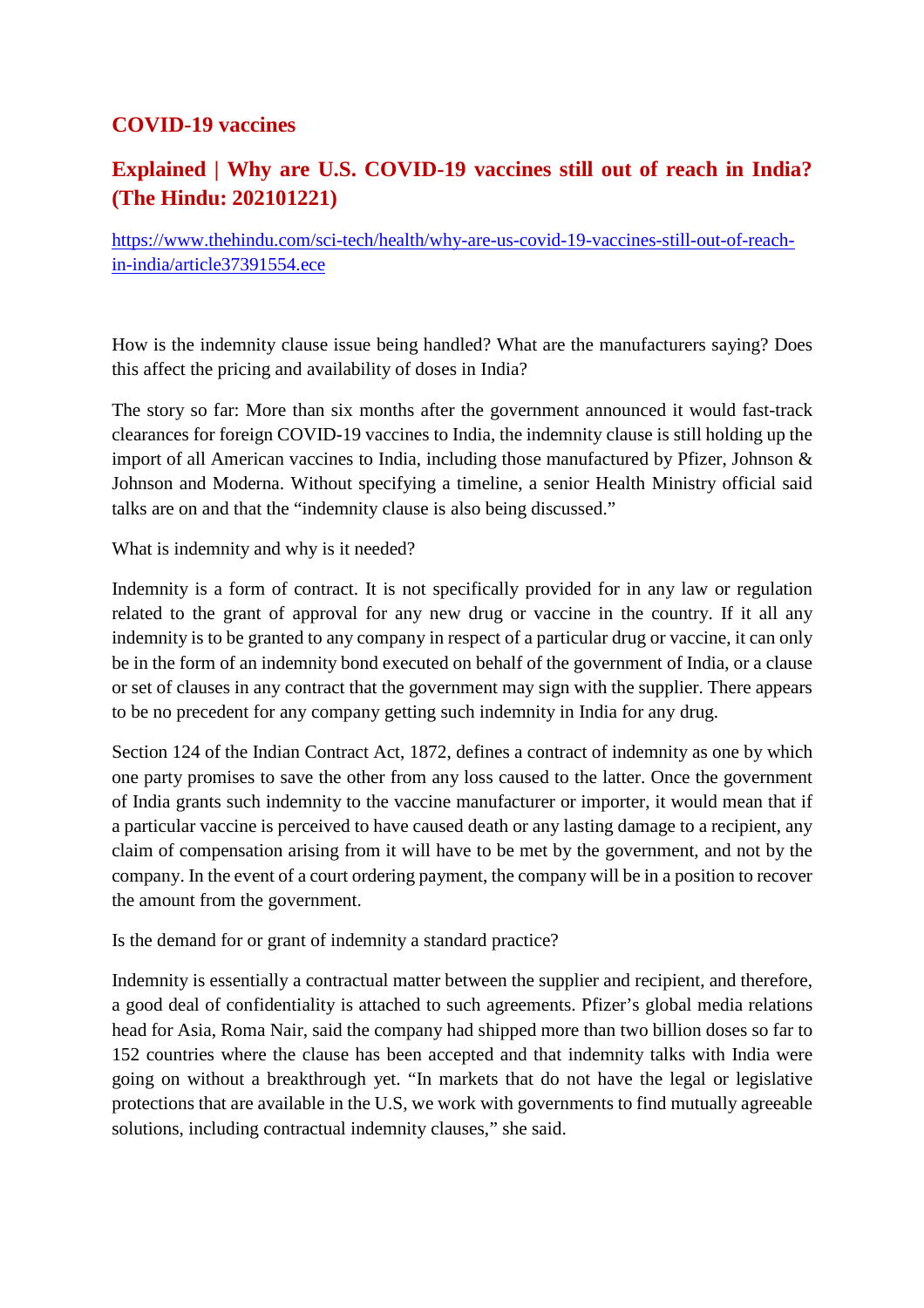Normally, it is the company applying for approval of a new drug or vaccine that submits itself to various conditions, processes and regulations. Approvals in most countries come with stringent conditions regarding conformity to national guidelines, quality standards, safety assessments and requirements regarding various phases of clinical trials. For imported drugs, a local clinical trial may not be required if it has been approved and marketed in countries specified by the Central Licensing Authority and if no major serious adverse events have been reported.

However, given the peculiar global situation arising out of the COVID-19 pandemic, and the shortage of vaccines faced by countries such as India, which urgently needs to inoculate hundreds of thousands of people, some vaccine suppliers may be in a position to set conditions.

What have the overseas companies got so far?

The Drugs Controller-General of India has already taken a big step towards fast-tracking the import of vaccines by dispensing with the need for local trials. Earlier, the Centre had decided that foreign-produced vaccines that had been granted emergency approval for restricted use by the regulators in the U.S., the U.K., the European Union and Japan, or those included in the WHO's Emergency Use Listing, would be granted Emergency Use Authorisation in India. The condition was that there would be a post-approval parallel bridging trial. However, this condition has been waived and no bridging trial is now necessary. The significance of this exemption is that both the delay attached to such trials and the risk of adverse events to participants in those trials has been avoided.

The New Drugs and Clinical Trial Rules, 2019 set down stringent regulations for grant of approval as well as for trials. The Rules provide for payment of compensation by the sponsor of the trial or its representative to any participant who dies or suffers disability as a result of such trials. Exemption from these trials has reduced the risk to overseas manufacturers. However, the companies probably fear that they would still be liable under the ordinary law of tort, arising from future claims by anyone adversely affected after receiving the shot.

What does India gain by giving indemnity?

In the absence of indemnity, overseas manufacturers may load the risk onto the price of the vaccines, making each dose more expensive. By indemnifying the companies in respect of these vaccines, the government of India may be able to negotiate lower prices and higher volumes. It may help accelerate its national vaccination drive. On the flip side, the government may be forced to make it a level playing field for local makers too, by extending the indemnity to them, and thereby inviting upon itself the entire risk associated with more than a billion vaccine shots.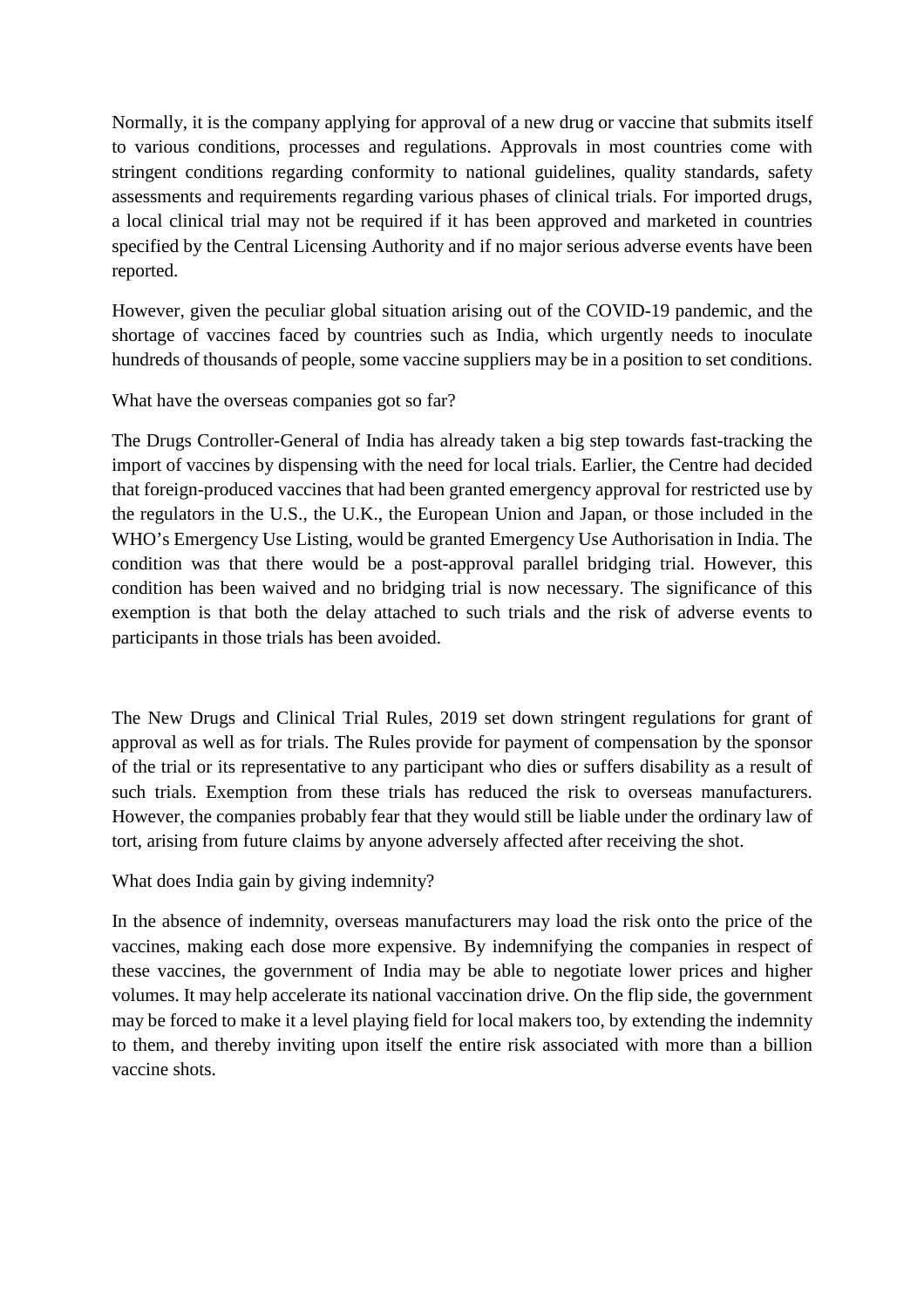#### **CSIR-CCMB**

#### **CSIR-CCMB working on improving diagnostic methods to check for Omicron variant (The Hindu: 202101221)**

https://www.thehindu.com/sci-tech/science/csir-ccmb-working-on-improving-diagnosticmethods-to-check-for-omicron-variant/article37996905.ece

CSIR-CCMB Director Dr. Vinay Kumar Nandicoori (right) at the institute in Hyderabad. | Photo Credit: NAGARA GOPAL

Vaccines do provide protection and the focus in our country should be on vaccinating the remaining 22% population with double dosage, says Director Vinay Kumar Nandicoori

Council Of Scientific And Industrial Research–Centre For Cellular And Molecular Biology (CSIR-CCMB) is working on specific primers for improving the current Covid testing methods like the RT-PCR where the emerging Omicran variant can be identified. "We are working on a few sets of primers, but we have to test them extensively and validate them, before we can put them out so that a positive patient can know if it is the current dominant Delta variant or the new Omicron," said Director Dr. Vinay Kumar Nandicoori.

"As per the data available, Delta is still dominant across the country. Whether Omicron will replace it, we will see in the coming days. We should know that in South Africa where it was first detected, the Delta wave was waning when this new variant took over, which shows better infectivity and naturally the unvaccinated are prone to get infections than others," he explained.

In an exclusive interaction, Dr. Nandicoori emphasised that vaccines do provide protection and the focus in our country should be on vaccinating the remaining 22% population with double dosage. "There are going to be fatalities among the double vaccinated also but the numbers are much less when compared to those unvaccinated. I would urge people not to get alarmed and follow Covid protocols. Panic is not going to work but precautions would," he asserted.

The top scientist said, while the immune escape ability of Omicron is higher, its severity and pathogenicity appear to be lower compared with the Delta, which also had immune escape features. "There is alarm because of the 32-37 mutations on the spike protein alone and some are already known to escape the immune response," he said.

Studies, thus far, have shown existing antibodies due to prior infection to vaccines offer lower protection for Omicron when compared to Delta, but it is not as if the "immunity is nonexistent". "The response will vary from patient to patient depending on many parameters, however, we should know that in addition to B-mediated immunity, which produces the antibodies, we also have T-Cell immunity. Current knowledge suggests there is still some protective cover," he explained.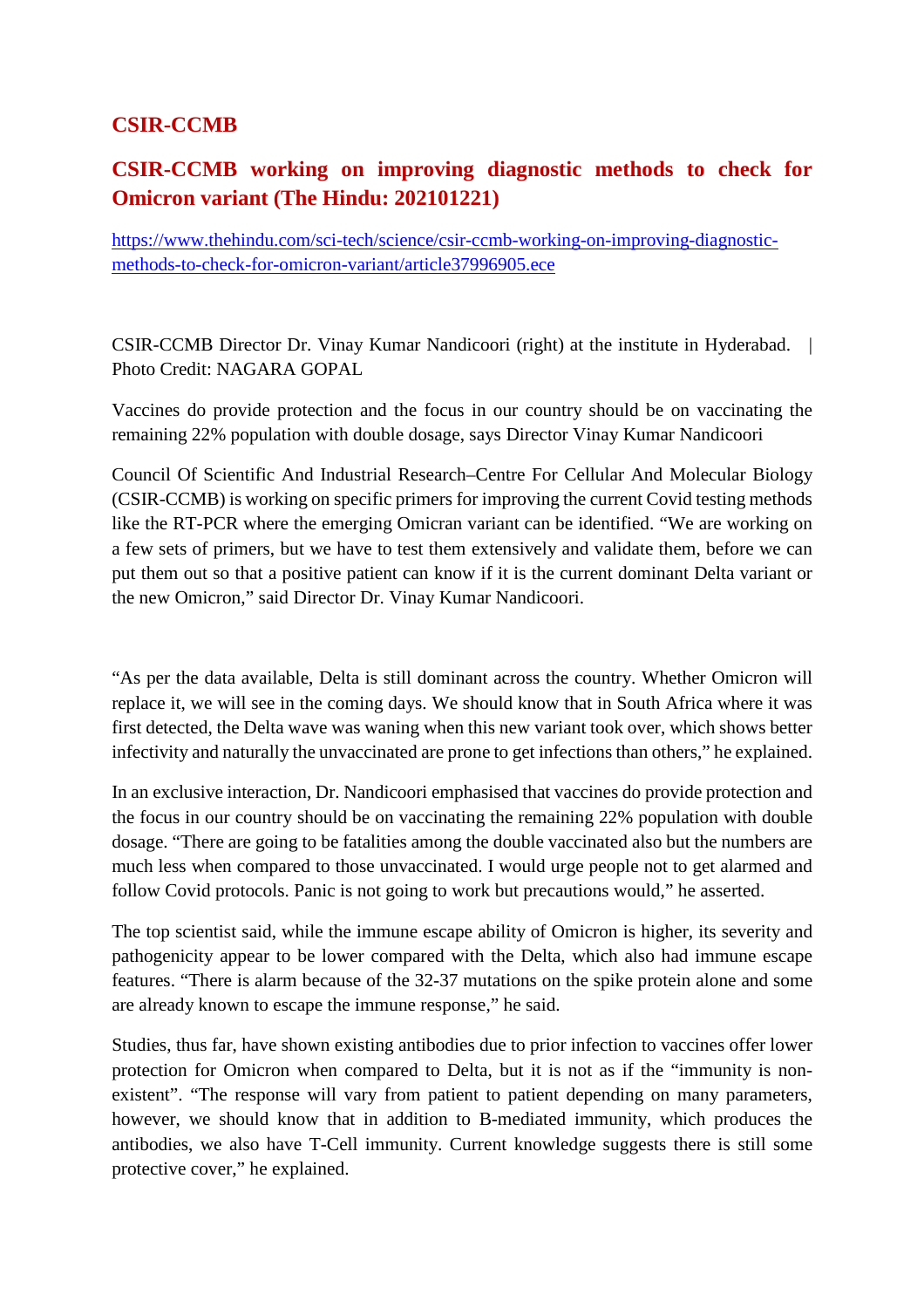While he does not want to 'speculate' on how Omicron infection could pan out, the Director points to the United Kingdom example where the first round of infections led to several deaths and when Delta ravaged, the fatalities were not that high. "It shows vaccines do protect from severity and this is different from testing positive due to symptoms on getting infected. We should be looking into how many were hospitalised and deaths," he pointed out.

India, having experienced the worst second 'Delta' wave, with significant vaccination status among the population and hybrid immunity considering 70-90% population are 'sero-positive' — infected or vaccinated or both infected and vaccinated, there is some ground for hope. "But, it is an emerging thing and too soon to say anything even if the South African experience shows the hospitals and deaths are lower. We will have a lot more information in a few days' time," he said.

Apart from increasing testing, more genome sequencing from cases among the general population will give a picture if a wave is coming in, added Dr. Nandicoori.

#### **Initial data about the Omicron variant show?**

#### **Data | What does initial data about the Omicron variant show? (The Hindu: 202101221)**

https://www.thehindu.com/data/data-what-does-initial-data-about-the-omicron-variantshow/article37986262.ece

People with masks walking at a shopping mall, = in Johannesburg, South Africa, on November 26, 2021. Advisers to the World Health Organization are holding a special session on Friday to flesh out information about a worrying new variant of the coronavirus that has emerged in South Africa, though its impact on COVID-19 vaccines may not be known for weeks. | Photo Credit: AP

The number of hospitalisations in 20 days since the Omicron variant was discovered was relatively lower than the pace observed during the Delta wave in Gauteng in South Africa

While the Delta variant of COVID-19 is still the dominant strain globally, the recently discovered Omicron variant threatens to pose more significant problems. A comparison of infection rates in South Africa's Gauteng province, considered the epicentre of the new strain, shows that the Omicron variant spreads faster than the Delta and Beta variants. However, initial data from the province also indicate that the Omicron variant does not cause more severe disease. The number of hospital admissions and patients in the ICU with this variant of COVID-19 was fewer compared to that of the Delta wave. However, these are still early days.

Leading variant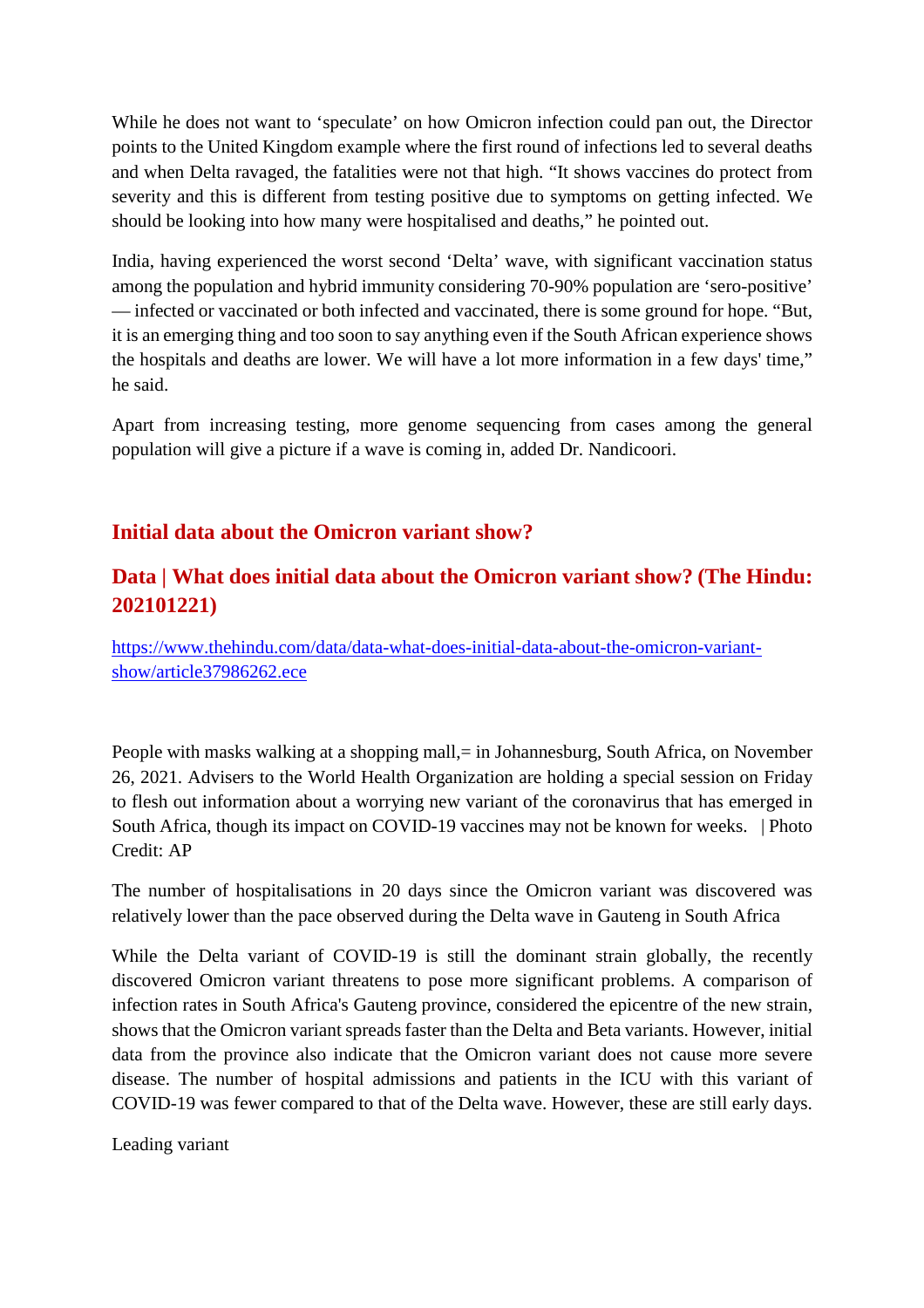The graph shows the % share of various variants in the Gauteng province of South Africa among the samples sequenced. Over 96% of all samples sequenced as of Friday, December 10 were of the Omicron variant. Between October 2020 and April 2021, Beta was the dominant variant, and between July 2021 and November 2021, Delta was the dominant one. The number of infections in the Gauteng province jumped from 150 to 11,500 in just over 20 days after the Omicron variant was discovered.

Chart appears incomplete? Click to remove AMP mode

Higher case rate

The graph shows the number of daily COVID-19 cases recorded during the Omicron wave (November 16 to December 6 - 21 days), Delta wave (May 1, 2021 to November 14, 2021 - 199 days), and the Beta wave (Since November 15 - 21 days). The first day a variant became dominant is considered day 1 of that version.

Also read: Reflections on flying blind into the storm

#### Fewer hospitalisations

The graph shows the number of daily COVID-19-related hospitalisations recorded during the three waves. The number of hospitalisations in 20 days since the Omicron variant was discovered has just crossed the 1,500 mark which is relatively lower than the pace observed during the Delta wave.

#### Fewer ICU admissions

The graph shows the number of daily COVID-19-related hospitalisations recorded during the three waves. 20 days since the Omicron variant was discovered, the number of ICU admissions has gone up from 50 to around 150, much fewer than the initial days of the delta wave.

Also read: Data | Over 50% children in 30 States and UTs were anaemic in 2019-20

#### **ICMR**

#### **ICMR approves indigenously developed kit to detect current COVID-19 variants? (The Hindu: 202101221)**

https://www.thehindu.com/sci-tech/health/icmr-approves-indigenously-developed-covid-19 diagnostics-kit/article37979879.ece

A single test is 'capable of detecting all important COVID-19 variants described across the world to date, including Delta and Omicron'

The CoviDelta diagnostics kit developed indigenously by Pune-based GenePath Diagnostics has been approved by the Indian Council of Medical Research (ICMR), company sources said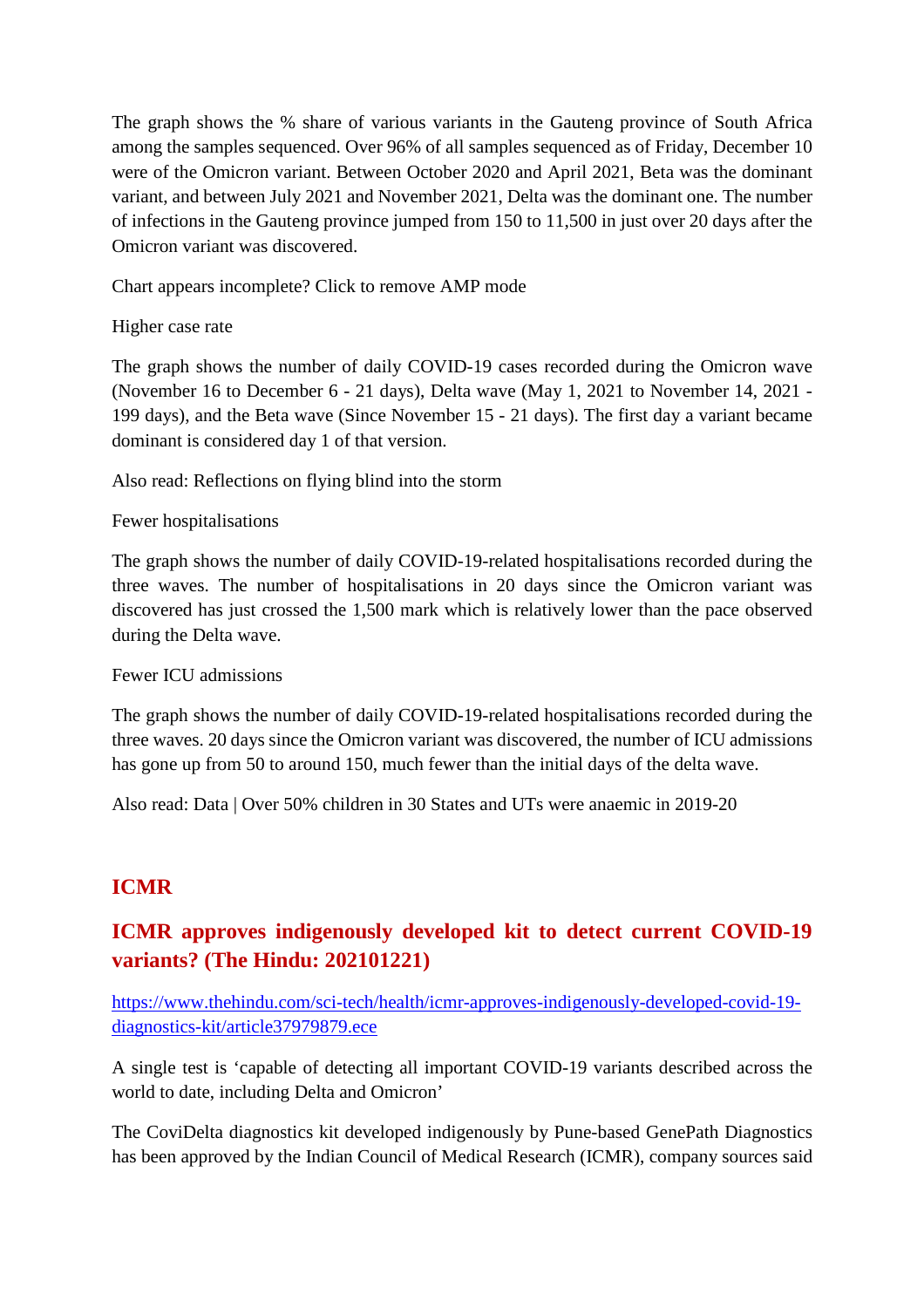on Friday. The kit detects all current variants of COVID-19 and flags presumptive Delta and Omicron variants in a single test, said Dr. Nickhil Jakatdar, CEO, GenePath Diagnostics.

"This kit is capable of detecting all important COVID-19 variants described across the world to date, including the currently dominant Delta and Omicron variants. This made-in-India kit is quick and cost effective and has been approved by the ICMR as being able to detect COVID-19 variants with high sensitivity and specificity," he said.

Dr. Nikhil Phadke, founder and chief science officer at GenePath Diagnostics, said that the 'CoviDelta kit' helped flag the presence of the first Omicron case in Pune city, which was subsequently confirmed by the Union Health Ministry's Indian SARS-CoV-2 Genomics Consortium (INSACOG).

"Several government and private organisations in India and internationally are now evaluating the use of this kit as part of their diagnostic and surveillance efforts," Dr. Phadke said.

According to him, the most significant highlight of the test kit is its ability to reliably differentiate all current Delta and Omicron lineages, including BA.1, BA.2 (also known as the "Omicron-like" or "stealth" variant), and the very recently proposed BA.3 lineage.

"All Omicron lineages share a number of common defining mutations. The BA.2 sub-lineage, however, does not carry the spike gene mutations and hence will not be detected by the socalled 'S-gene target failure' (SGTF) approach followed by other commercial kits that are currently being used for the purpose," said Dr. Phadke.

He added that a large percentage — as high as 70% — of recently sequenced cases primarily from South Africa, Australia and Canada, reportedly belonging to the BA.2 sub-lineage had failed to be detected by the aforementioned SGTF approach.

"GenePath's CoviDelta kit, however, targets the downstream Spike L452R mutation which is present in the 'Delta' lineage but absent in all the Omicron sub-lineages," Dr. Phadke said.

Maharashtra has till date reported more than 30 Omicron cases, the highest number in the country so far.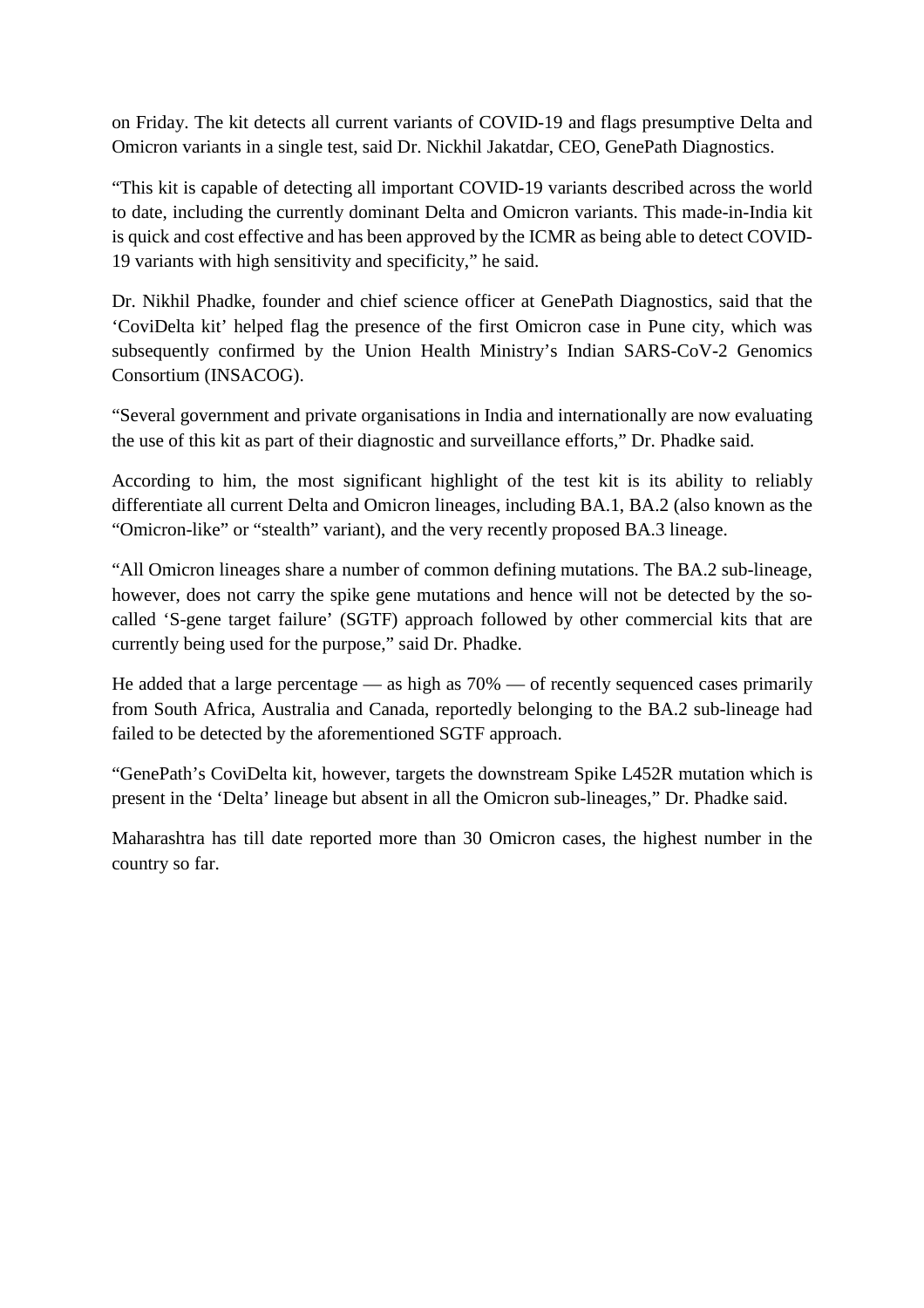#### Omicron Infection (Hindustan: 202101221)

ओमीोन के बढ़तेखतरेके बाद सरकार का बड़ा फैसला ● राजधानी मअचानक संमण बढ़नेकवजह पता चलेगी**िदली महर सं िमत क जीनोम जांच**अपील



<sup>्</sup>भारत समेत पूरी दुनिया में ओमीक्रोन का जानलेवा खतरा तेजी से बढ़ रहा है। पर दिल्ली स्थित मीना बाजार में न दुकानदार और न लोग सामाजिक दूरी का पालन करते दिखे और ना ही मास्क लगाए नजर आए • एएनआई







**लापरवाह**

#### **नई दल| वरठ संवाददाता**

ओमीक्रोन के बढ़ते मामलों को देखते हुए दिल्ली में सभी कोरोना संक्रमितों की जीनोम जांच कराई जाएगी। दिल्ली आपदा प्रबंधन प्राधिकरण की सोमवार को हुई बैठक में यह फैसला लिया गया।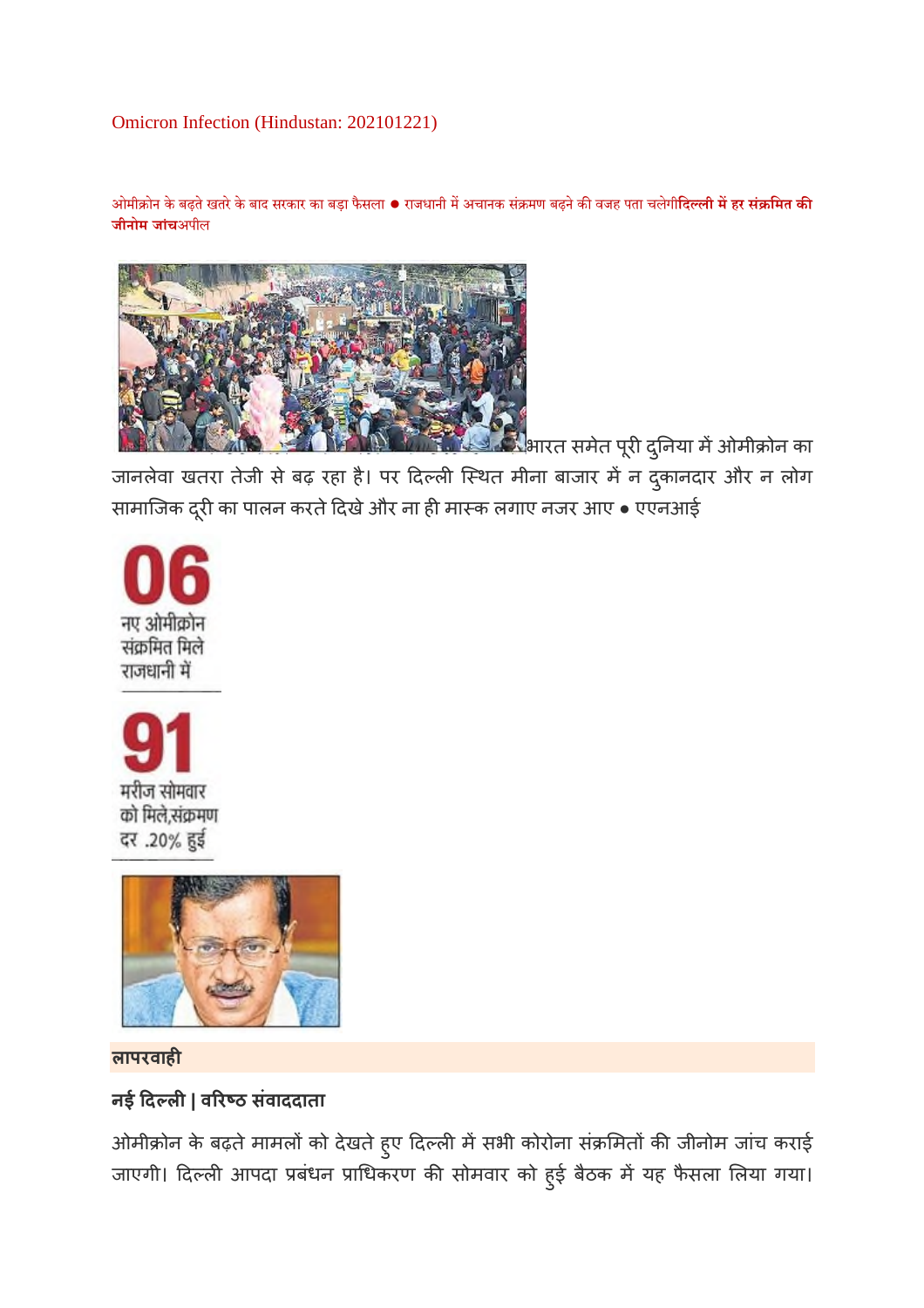मुख्यमंत्री अरविंद केजरीवाल ने कहा, अभी तक सिर्फ हवाईअड्डे पर संक्रमित मिले लोगों की ही जिनोम जांच कराई जा रही थी पर अब हम यह जानने की कोशिश करेंगे कि राजधानी में ओमीक्रोन का संक्रमण मौजूद हैया नहं।

**इसलए ज र :**मु यमंी नेकहा, दल मकुछ समय सेकोरोना के मामलेबढ़ रहेह। इसीलए हालात को देखते हुए एलजी की अध्यक्षता में डीडीएमए की बैठक हुई। तय हुआ कि हम पता लगाएंगे कि कोरोना के जो मामले बढ़ रहे हैं, उसमें कौन से वैरिएंट का असर ज्यादा है। उसमें डेल्टा वाला कोरोना है या ओमीक्रोन का संक्रमण है। इससे पता चलेगा कि दिल्ली के अंदर कोरोना के केस बढ़ रहे हैं, तो यह कौन से केस बढ़ रहे हैं। उन्होंने लोगों से मास्क जरूर पहनने की अपील की।

11 मरीज ओमीक्रोन के: बैठक में जीनोम जांच की एक रिपोर्ट रखी गई। इसके मुताबिक,दिल्ली में दिसंबर माह में मिले कुल कोविड मरीजों में जिसकी जीनोम सिक्वेसिंग की गई है उसमें 11 फीसदी में ओमीक्रोन वैरिएंट की पहचान हुई है। दिसंबर के पहले पखवाड़े में कुल 320 संक्रमितों की जीनोम जांच की गई थी। बता दें कि इनमें सिर्फ तीन लोग ऐसे थे जो विदेश से आए लोगों के संपर्क में आए और बाकी लोग विदेश से आए हैं। रिपोर्ट के मुताबिक, 49 फीसदी लोगों में डेल्टा स्वरूप की पुष्टि हुई है। 40 फीसदी में अन्य कोविड संक्रमण मिला।

#### **छह और सं मत मले**

### **घबराएंनहं, तैयारपूर**

केजरीवाल ने कहा,बैठक में विशेषज्ञों ने बताया कि ओमीक्रोन बहुत ज्यादा तेजी से फैलता है पर इसके लक्षण हल्के होते हैं। हल्का बुखार होता है और बहुत कम मरीजों को अस्पताल जाना पड़ता है। मौत की संभावना भी बहुत कम है। घबराएं नहीं, जरूरत पड़ी तो दवाई, बेड, ऑक्सीजन सभी तैयारी सरकार ने पूरी कर ली है।

#### **असर**

#### **वायकमय को लगेबूटर खरुाक**

मुख्यमंत्री ने केंद्र से स्वास्थ्यकर्मियों को कोविड टीके की बूस्टर खुराक लगाने की अनुमति देने की अपील की। उन्होंने कहा कि जो लोग दोनों डोज ले चुके हैं, उनको ब्ूास्टर डोज देने की इजाजत दी जाए, ताकि लोग और सुरक्षित हो सकें।

#### **शये र मलाखकरोड़ डूबे**

ओमीक्रोन के बढ़ते मामलों के कारण वैश्विक स्तर से मिले कमजोर संकेतों के दबाव में शेयर बाजार में जबरदस्त बिकवाली रही। इससे सेंसेक्स

1,189.73 गिर गया और निवेशकों के 6.80 लाख करोड़ रुपये डूब गए।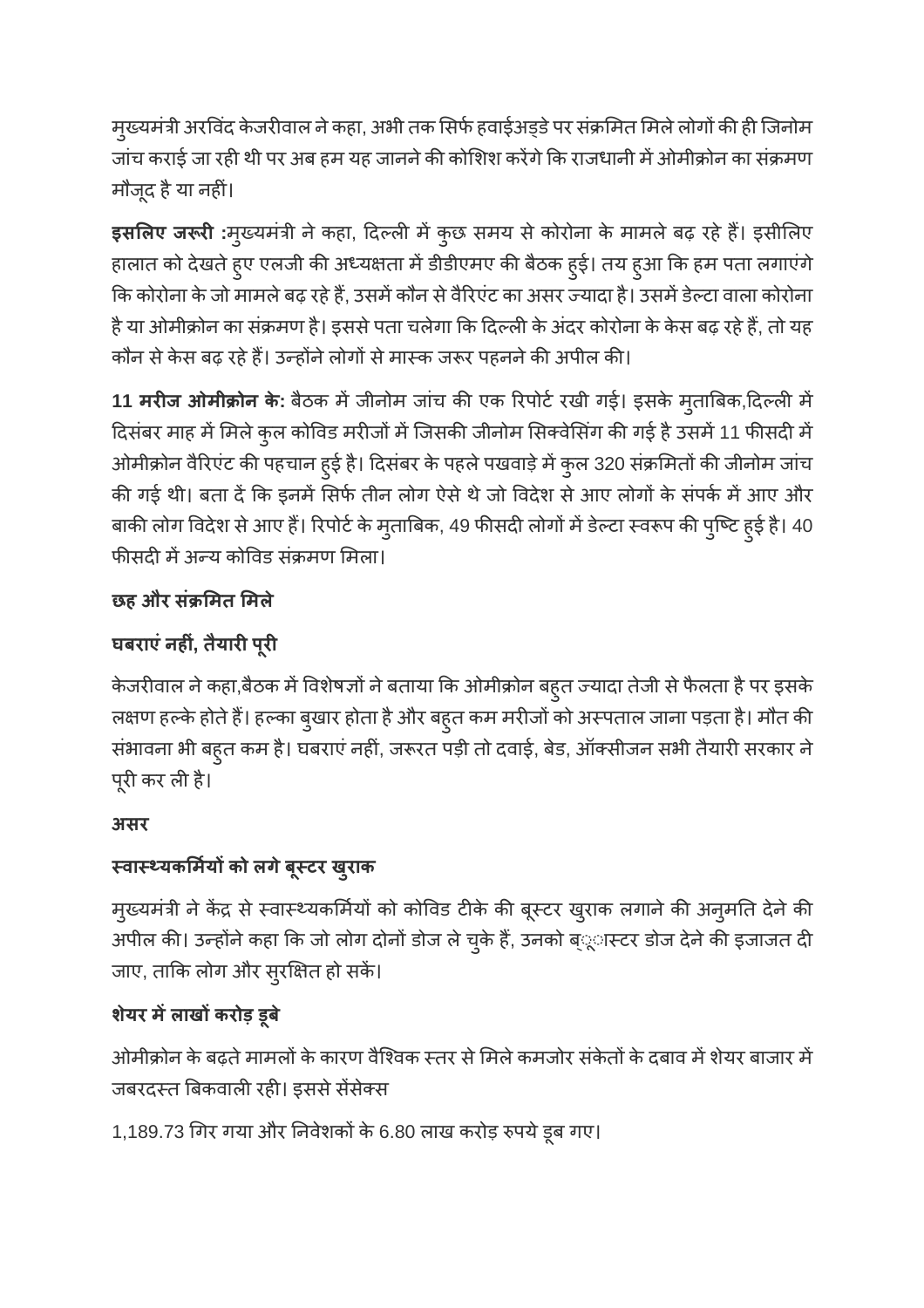Health Care Services Hindustan: 202101221)

रेजिडेंट डॉक्टरों की हड़ताल से मरीजों का हाल बेहालचार दिन में एक हजार के करीब सर्जरी रद्द



मांगों को लेकर सोमवार को प्रदर्शन करते डॉक्टर। • एजेंसी



**कहांकतनी सजररद**

सफदरजंग अस्पताल 200 से अधिक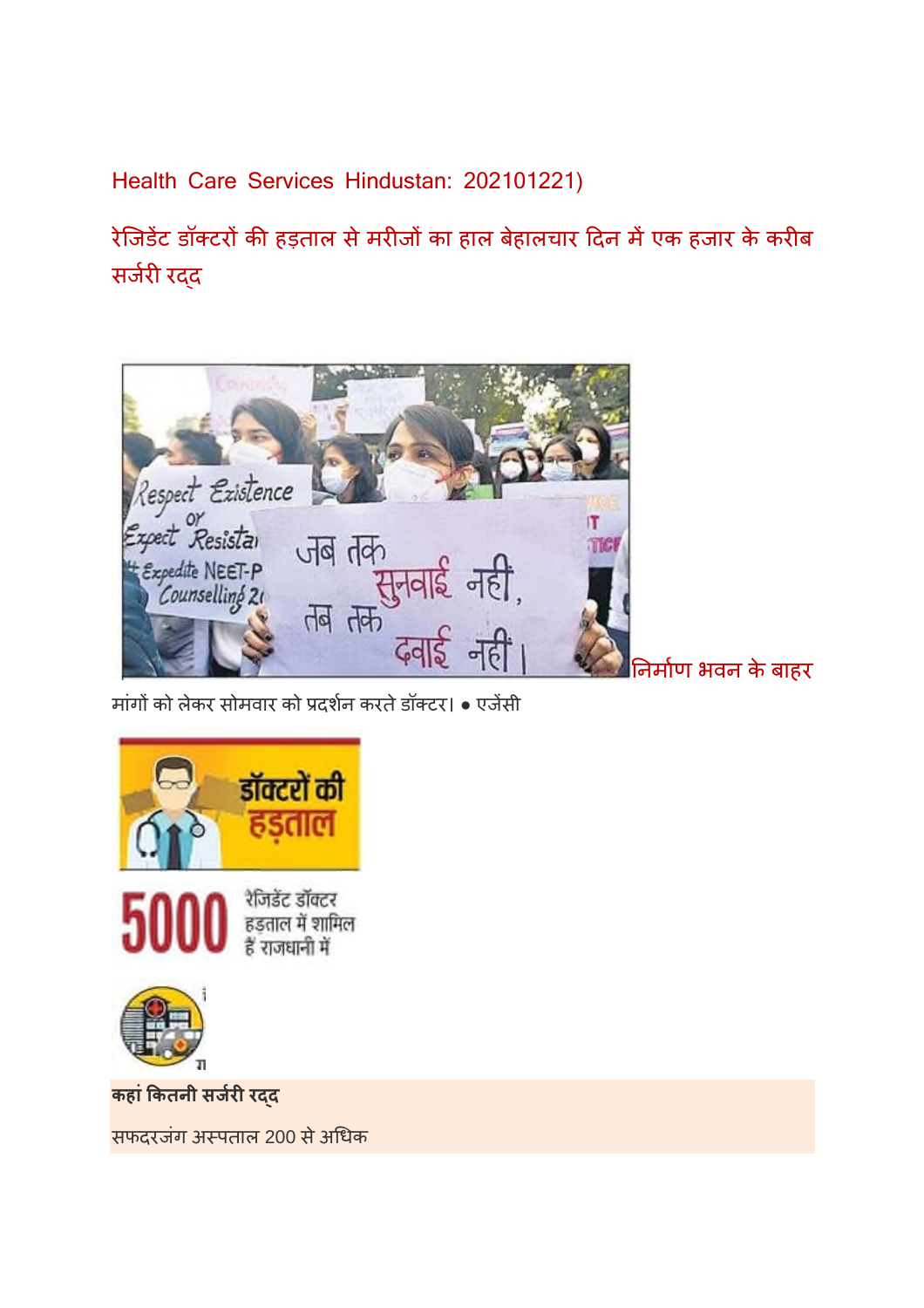आरएमएल अस्पताल 150 से अधिक

लोकनायक अस्पताल 200 से अधिक

जीटीबी अस्पताल 200 से अधिक

लेडी हार्डिंग अस्पताल 150 के करीब

#### **(राजधानी कअपतालमरेिजडट डॉटरकहड़ताल के कारण रद हुई छोट-बड़ी सजर)**

#### **एस पर भार बढ़ा**

हड़ताल की वजह से एम्स, हिंदूराव अस्पताल, संजय गांधी अस्पताल में मरीजों की भीड़ बढ़ गई है। वहां डॉक्टरों का कहना है कि इमरजेंसी में आने वाले गंभीर मरीजों की संख्या बढ़ी है। काम का समय भी बढ़ा दया गया है।

#### **नमाण भवन के बाहर डॉटरका दशन**

रेजिडेंट डॉक्टरों ने निर्माण भवन के सामने सोमवार को प्रदर्शन किया। निर्माण भवन में ही केंद्रीय स्वास्थ्य मंत्री मनसुख मांडविया का कार्यालय है। रेजिडेंट डॉक्टरों ने नारेबाजी की। फोरडा का कहना है कि डॉक्टर अब रजाई-कंबल लेकर सुबह निर्माण भवन के बाहर जाएंगे और वही सोएंगे। फोरडा अध्यक्ष डॉ मनीष ने कहा कि वे प्रदर्शन तेज करने जा रहे हैं।

#### **एक हतेसेभतहोनेके लए भटक रहे**

शकरपुर से लोकनायक अस्पताल पहुंचे वीरेंद्र के पेट में संक्रमण फैल गया है। उन्होंने बताया पिछले हफ्ते भर्ती होने की बात कही थी। अबतक भर्ती नहीं किया जा सका। वे घर पर ही एंटीबायोटिक दवाएं लेरहेह।

#### **नई दल**| **वरठ संवाददाता**

दिल्ली के कई बड़े अस्पतालों में सोमवार को लगातार चौथे दिन हड़ताल जारी रही। इससे मरीजों का हाल बेहाल रहा। इस दौरान सर्जरी सेवाएं भी प्रभावित हुई हैं। करीब एक हजार सर्जरी रदद हो चुकी हैं। सबसे बुरा असर सफदरजंग, जीटीबी और राम मनोहर लोहिया अस्पताल पर पड़ा है। सफदरजंग में हर रोज 70 से 80 सर्जरी रदद हुई हैं। सोमवार को 50 के करीब जबकि तीन दिनों में 200 से अधिक सर्जरी रदद हो चुकी हैं।

दिल्ली में सफदरजंग के अलावा, राम मनोहर लोहिया, लेडी हार्डिंग से जुड़े कलावती सरन अस्पताल, सुचेता कुपलानी अस्पताल और दिल्ली सरकार के लोकनायक, जीटीबी, अंबेडकर, जीबी पंत समेत कई अस्पतालों में रेजिडेंट डॉक्टरों की हड़ताल का असर दिखने लगा है। ऑपरेशन थियेटर की सेवाएं बंद होने से दिल्ली में इन चार दिनों में करीब एक हजार सर्जरी रदद हो चुकी हैं।